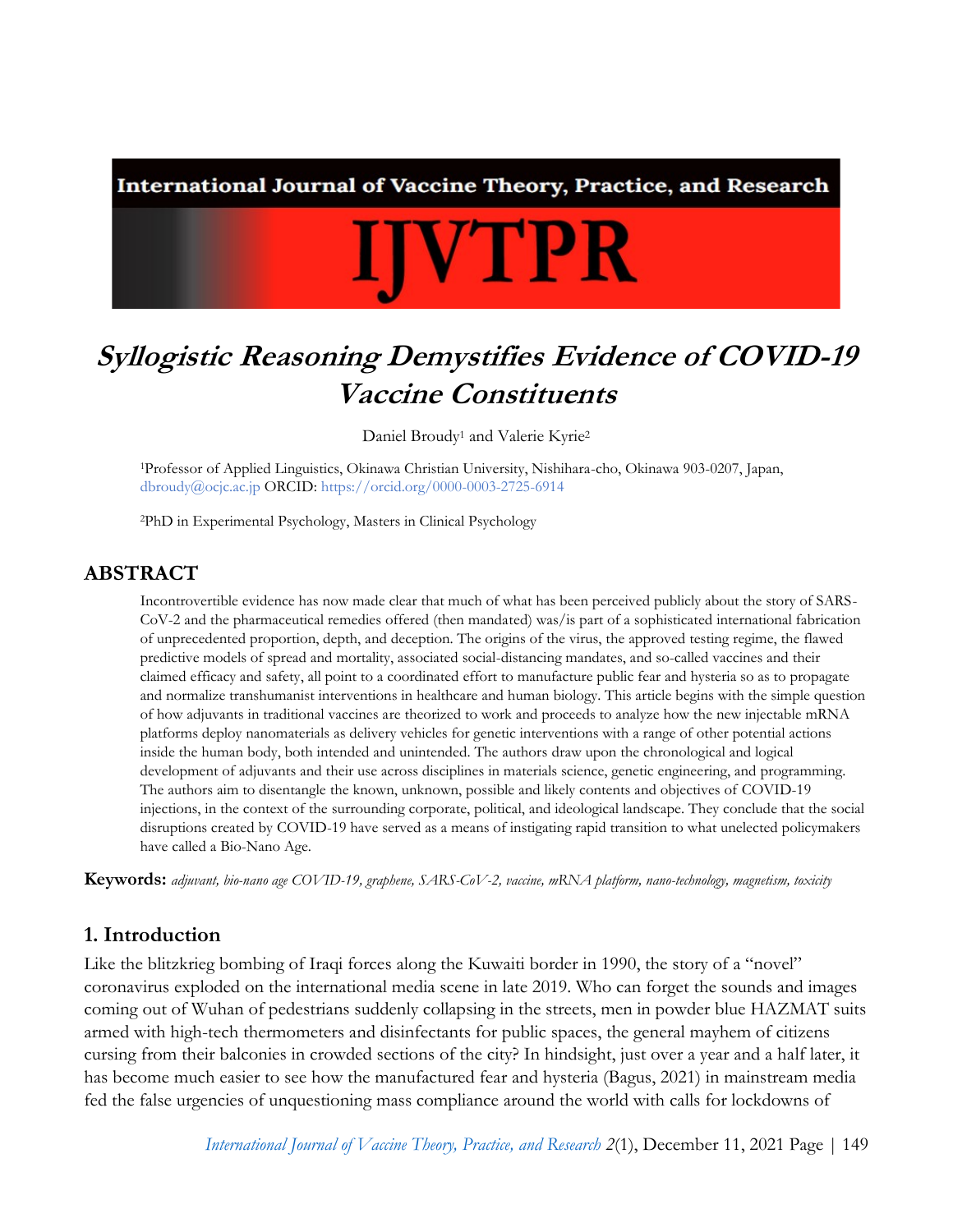undisclosed duration (Miltimore, 2020), social-distancing mandates (Alexander, 2021; Gant, 2020), mandatory masks (bin-Reza et al., 2012), continued use of the inappropriate PCR technique (Engelbrecht & Demeter, 2020; Mahese, 2020; Surkova, et al., 2020, Cassels, 2020; Jaafar et al., 2020; Chossudovsky, 2021), and the introduction of contact tracing apps and so-called green (vaccine) passports that would make the leading social engineers of the Chinese Communist Party flush with pride (Kobie, 2019).



<span id="page-1-0"></span>Figure 1. As cited by Kennedy (2021, p. 371) credited to Conor Skelding (June 5, 2021), "Fauci email dump includes 'sick' March Madness-style virus bracket." *New York Post*[. https://nypost.com/2021/06/05/fauci-files-include-sick](https://nypost.com/2021/06/05/fauci-files-include-sick-march-madness-style-virus-bracket/)[march-madness-style-virus-bracket/](https://nypost.com/2021/06/05/fauci-files-include-sick-march-madness-style-virus-bracket/)

As documented by Richard M. Fleming (2021), SARS-CoV-2 is a bioweapon designed with us in mind. Furthermore, as Li-Meng Yan et al. (2020a, 2020b, 2020c; also see her transcribed conversation with Fleming and Karladine Graves in Fleming, 2021, pp. 105-131) have reported, the virus created by the Chinese Government and others to produce COVID-19, was meticulously designed over a period, not of months, nor years, but decades in a series of "gain of function" research projects published in prestigious journals, paid for mostly with US dollars, and leading to a stream of lucrative patents enriching certain individuals including Tony Fauci, Director of the National Institutes of Allergy and Infectious Diseases (NIAID) and Bill Gates. In his best-selling book Robert F. Kennedy, Jr. points out that the "CDC owns 57 vaccine patents" (p. xv) and in 2019 was spending "\$4.9 of its \$12.0 billion-dollar annual budget" promoting their distribution. He notes that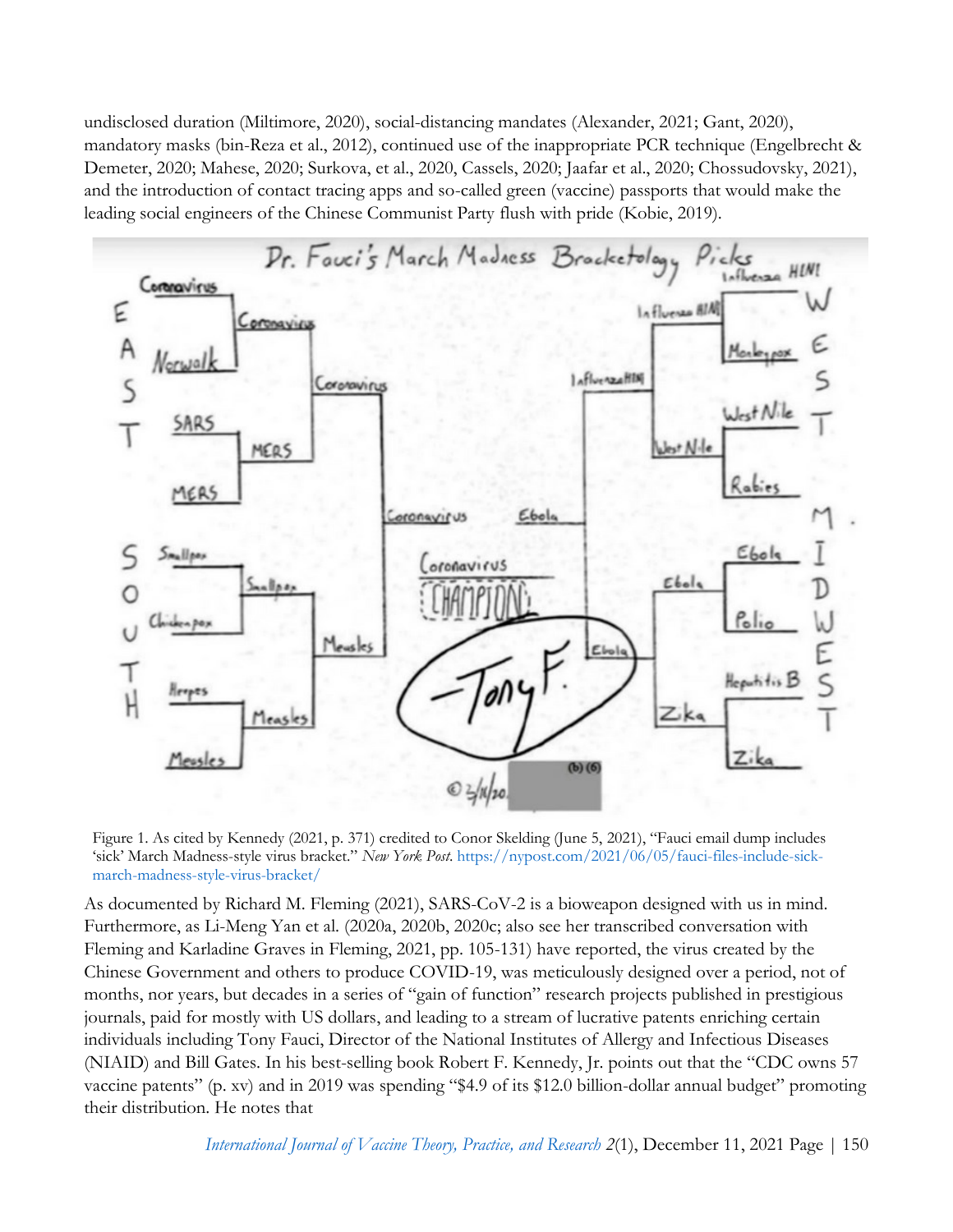NIH owns hundreds of vaccine patents and often profits from the sale of products it supposedly regulates. High level officials, including Dr. Fauci, receive yearly emoluments of up to \$150,000 in royalty payments on products that they help develop and then usher through the approval process. The FDA receives 45 percent of its budget from the pharmaceutical industry, through what are euphemistically called "user fees" (p. xv).

Each of the key facts in the material quoted from Kennedy (2021, p. xv) is extensively documented (see Endnotes 1-5, p. xxiv). Leading up to his final chapter, entitled "Germ Games" (2021, pp. 378-445), Kennedy writes:

. . . putting aside Dr. Fauci's involvement with Wuhan [the site of the main Chinese bioweapons laboratory where SARS-CoV-2 was tweaked before its release to the public] and his decades of fashioning flop contagions, we must acknowledge that in 2020, he finally hit the jackpot with COVID-19. Among the more revealing documents in Dr. Fauci's June 2021 email dump is a rough schematic . . . [shown here a[s Figure 1\]](#page-1-0) that Dr. Fauci signed 'Tony F.' depicting a March Madness-style tournament bracket scoring the pestilential contestants during two decades of mostly phony contagions. COVID-19 [SARS-CoV-2] finally emerges as champion (p. 372).

Fauci's list of contestants contains a litany of 'gain-of-function' potential pandemic pathogens (PPPs; as documented by Oller, 2021a) along with several vaccine targeted disease agents. The undisputable published record shows that the notorious Event 201 (Johns Hopkins Bloomberg School of Public Health et al., 2019) was merely the most recent in a series of meetings taking place over several decades where planning for the manufactured world-wide pandemic now known as COVID-19 took place. That "champion" of pandemic plans (Skelding, 2021) has enabled "sock puppet" agencies of the pharmaceutical industry, such as the FDA and WHO (Kennedy, 2021), to procure billions for their backers. News of the Omicron variant alone generated \$10 billion for the eight top shareholders in Pfizer and Moderna (Global Justice Now, 2021).

In this present article, however, we address not the profit motives behind COVID-19, but one of the more puzzling aspects of the COVID-19 narrative — namely, the apparent magnetic properties of the vaccines pushed, without ceasing, on populations around the globe. We will not address the surprising 99.86% (Joffe, 2021; Merrick, 2021) survival rate of the illness; its probable origins in the laboratory (Hilton, 2021; Schorr, 2021; Yan et al., 2020a; Yan et al., 2020b; Palmer, 2020; Latham & Wilson, 2020); the deceptive data collection and analysis practices and the systematic marginalization of already existing, inexpensive and efficacious treatments (Ealy et al., 2020; Santin et al., 2021; Bryant et al., 2021; Popp et al., 2021; Pfeiffer & Bonvie, 2021); nor the mountains of evidence of widespread harms and deaths attributed to the injections (Open, 2021; Yellow, 2021). We will, instead, focus closely on what appears to be the apparent transhumanist features of the vaccine contents.

Transhumanism, as a concept, has an ancient history rooted in the universal desire to live forever — to transcend the physical limitations of mortality. It is believed that in order to achieve this goal, the human body must be "upgraded" (Sahota, 2018) using science and technology. Transhumanism can be understood today as a global scientific and social movement devoted to research and development of technologies claiming to enhance the human condition. Advocates around the world cooperate and work to integrate new technologies into human beings to "upgrade" sensory perception, emotive ability, cognitive capacity, and to increase constant connectivity to the internet, the "global central nervous system" (Broudy & Arakaki, 2020). Transhuman interventions seek not merely to remediate biological impairment but to achieve artificially what would remain biologically impossible without the enhancements provided (or aimed at) by the interventions. Also understood as the Fourth Industrial Revolution, among the primary objectives is to realize the permanent convergence of biological life, synthetic technologies, and digital currencies, in order to achieve a post-human condition in which intelligent life has evolved beyond its natural human form.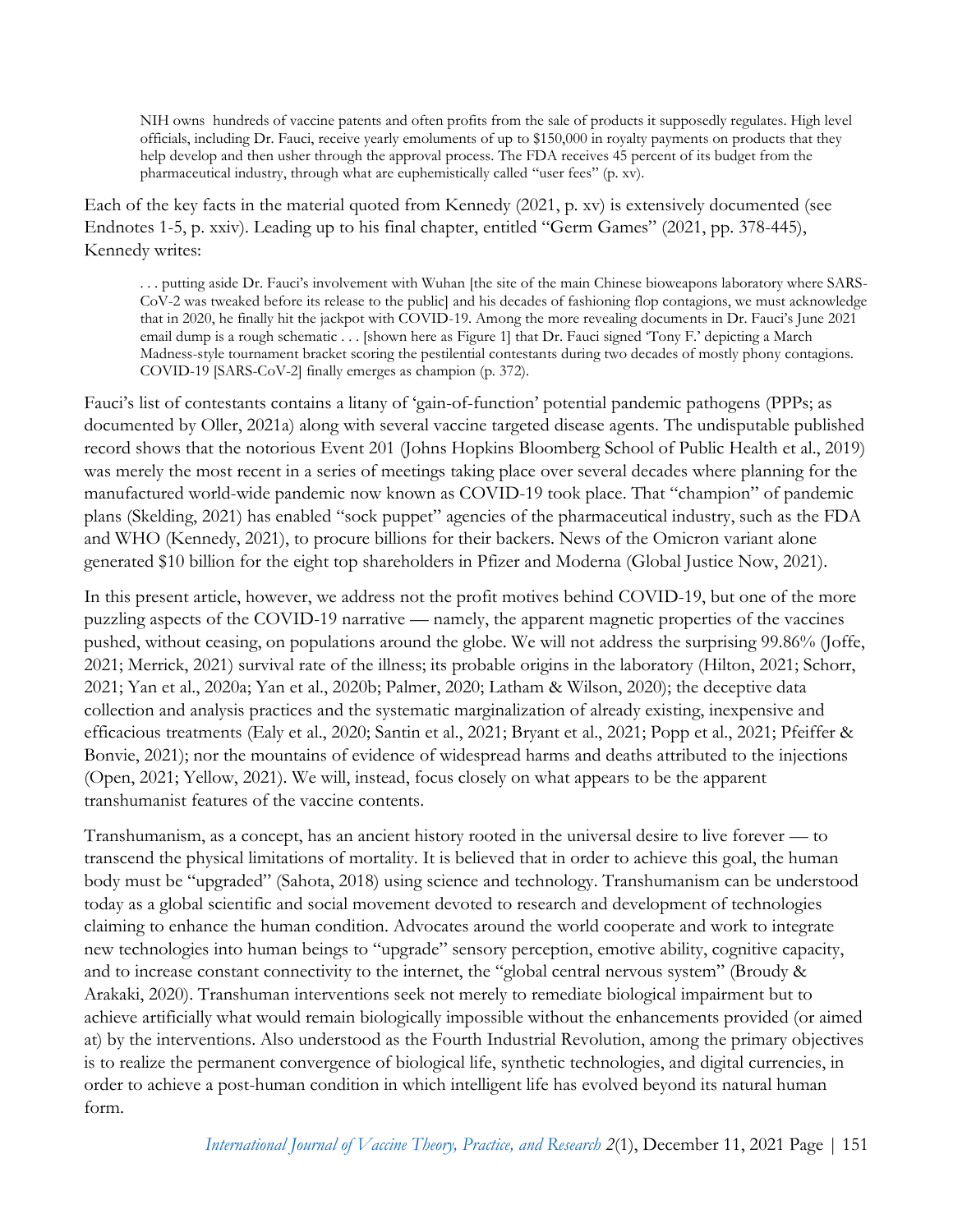In this essay, the authors use a syllogistic form of reasoning to build the case that the injections meet at least one transhumanist aim and do more harm to the human body than advertised (Seneff & Nigh, 2021). To help readers see more easily the flow of the discussion, the logic in our paper can be reduced to the following premises.

MAJOR PREMISE: Developments in new tools, techniques, and technologies will advance in spite of the problems they can create for people.

MINOR PREMISE: Technological advances in genetic engineering and materials science have invaded medical research and the development of new vaccines.

CONCLUSION: People are, thus, exhibiting serious problems arising from the technology of COVID-19 vaccines.

The central goal is to uncover, document, and bring clarity to the convoluted details in the story of transhumanism buried in a convergence of the cross-disciplinary areas of materials science, nanotechnology, and human genomics (2045). It is, in part, an effort to contextualize and make sense of the bizarre sentiments expressed by Klaus Schwab, head of the World Economic Forum in Davos, Switzerland, who observed in 2015 that the so-called Fourth Industrial Revolution, "doesn't change what you are doing, it changes you. If you take genetic editing … it's *you* [emphasis added] who are changed, and of course this will have a big impact on your identity" (Schwab, 2015). Indeed, Schwab has recently clarified what he had meant by pointing out that the present pandemic represents a key moment in human history when, "our physical, ... digital ... and biological identities can merge" (2020). Who knew human beings were born with a digital identity? Schwab's declarations may sound suspiciously sinister, even sci-fi or too fantastic to be taken seriously.

#### **Adjuvants: the Major Premise**

Nevertheless, incremental steps often prove to be the mothers of invention bearing the eventual basic changes that appear over time in organisms. So, how are we supposed to see ourselves if our identities are being changed before our very eyes? Willing accomplices? Willfully blind? Or, unassuming victims of an elite predator class of "giants" (Phillips, 2018) obsessively focused on marketizing all bodies and bodily movements (Abramson, 2020; Oller, 2021b)? A brief survey of colonialism in history will show that the most tyrannical impositions (e.g. unjust laws, serfdom, slavery) were pushed onto people. Today, they are being pushed *into* people confronting the demands of an emerging bio-secure global medical apartheid.

In light of Schwab's contention about the new bio-secure global economy, we begin with the fallacious belief that the human immune system needs routine intervention and tampering with — an artificial shock intended to trigger the system to mount an effective cellular and molecular defense against invading microbes. The dominant media narrative today seeks to normalize the total systematic erasure of all memories of the power of natural immunity to protect the body. Traditionally, the shock has been provided by adjuvants, the technological development of which has progressed immensely beyond the use of aluminum salts in vaccine manufacturing (Shaw, 2021 p. xv; p. 15). Originally conceived as a "helper" (Shaw, 2021 p. xv; p. 15) or "aid," adjuvants were first used to produce an immune response that would offer, "specific protection from infection or disease, and where the risk of acquiring the disease from vaccination has either been reduced or removed" (di Pasquale et al., 2015). However, there is nothing traditional about the COVID-19 "vaccines" (Shaw, 2021, p. 430). These platforms, as they are called,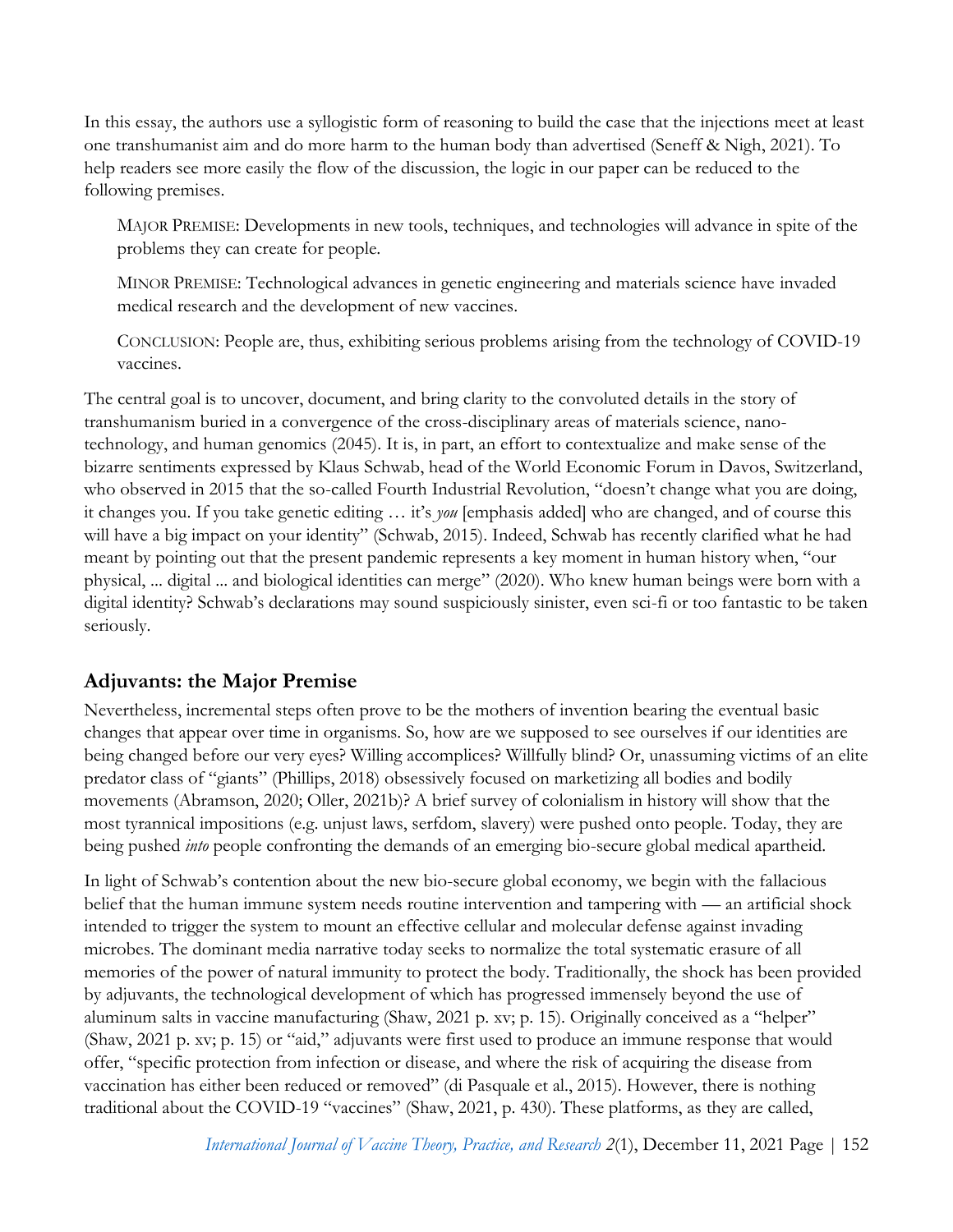belong, in fact, to an entirely new category of therapy: "they are not protein antigens but the genetic blueprint for the SARS-CoV-2 spike protein antigen" (Doctors, 2021; Fleming, 2021, p. 4).

Gene-based vaccine technology has attracted keen interest for decades based on its ability to deliver "continued growth in the vaccine business" by "shorten[ing] time to licensure, and respond[ing] quicker [sic] to disease outbreaks. … Within weeks, clinical batches can be generated after the availability of a sequence encoding the immunogen. The process is cell-free and scalable" (Jackson et al., 2020). According to government officials and representatives at Moderna, "COVID vaccines reprogrammed to aim at emerging new strains of the virus could reach the market quickly, without going through large clinical trials" (Regalado, 2021). Besides the obvious implications in flouting the ethical necessity of clinical trials (i.e. human beings as lab rats), the statement presupposes that the so-called vaccine is a molecular software program packaged in a glass vial and uploaded by syringe to the biological system, the guinea pigs, via hypodermic needle, all of which can be understood, ultimately, in terms of huge short-term profits.

This view of the injection as both a product and agent of change makes perfect sense in light of Moderna's own public relations messaging.

Recognizing the broad potential of mRNA science, we set out to create an mRNA technology platform that functions very much like an operating system on a computer. It is designed so that it can plug and play interchangeably with different programs. In our case, the "program" or "app" is our mRNA drug — the unique mRNA sequence that codes for a protein. (Moderna, 2020)

It is easy enough to see that the leading software engineers perceive the human genome to be little more than computer code that can and should be manipulated (re-written) when the right economic conditions are present in the social world. What isn't so easy to see is the erroneous logic over-simplifying the complex biological system itself whose cellular functions, according to biophysicist Mae-Wan Ho, "carry out millions of catalytic reactions at the rate of thousands to hundreds of thousands of cycles per second" (Ho, 2003, p. 158). Infused in the arrogant belief that man can predict and control all aspects of genetic manipulation and their effects on future generations defies at least one tenet of physics: the Second Law of Thermodynamics (Trevors & Saier, 2011). At the microscopic level, for example, any natural process in that system moves toward disorder, or entropy, of the system. So, the question remains, what is the unnatural adjuvant intended to trigger the natural immune system?

# **Foreign Bodies: Minor Premise A**

Concerned about safety and suspicious of the potential presence of foreign bodies in vaccines, Gatti and Montanari tested childhood vaccines under electron microscopy. In their article "New Quality-Control Investigations on Vaccines: Micro- and Nanocontamination" (2017), the researchers found a wide range of toxic contaminants, among which were lead, stainless steel, tungsten, iron, and chromium. Their findings, incidentally, reflect more recent studies of popular brands of pre-packaged baby foods found to contain dangerous levels of arsenic, lead, cadmium, and mercury (House, 2021). Gatti and Montanari submit that discovery of these inorganic particles in vaccines was baffling, that their substance was neither biocompatible nor biodegradable, which suggests that they persist in the body and are able to "induce effects that can become evident either immediately close to injection time or after a certain time from administration" (2017). Should metallic adjuvants be present in COVID-19 vaccines as anecdotal observations have suggested, this detail, in particular, may explain the behavior of magnets reported to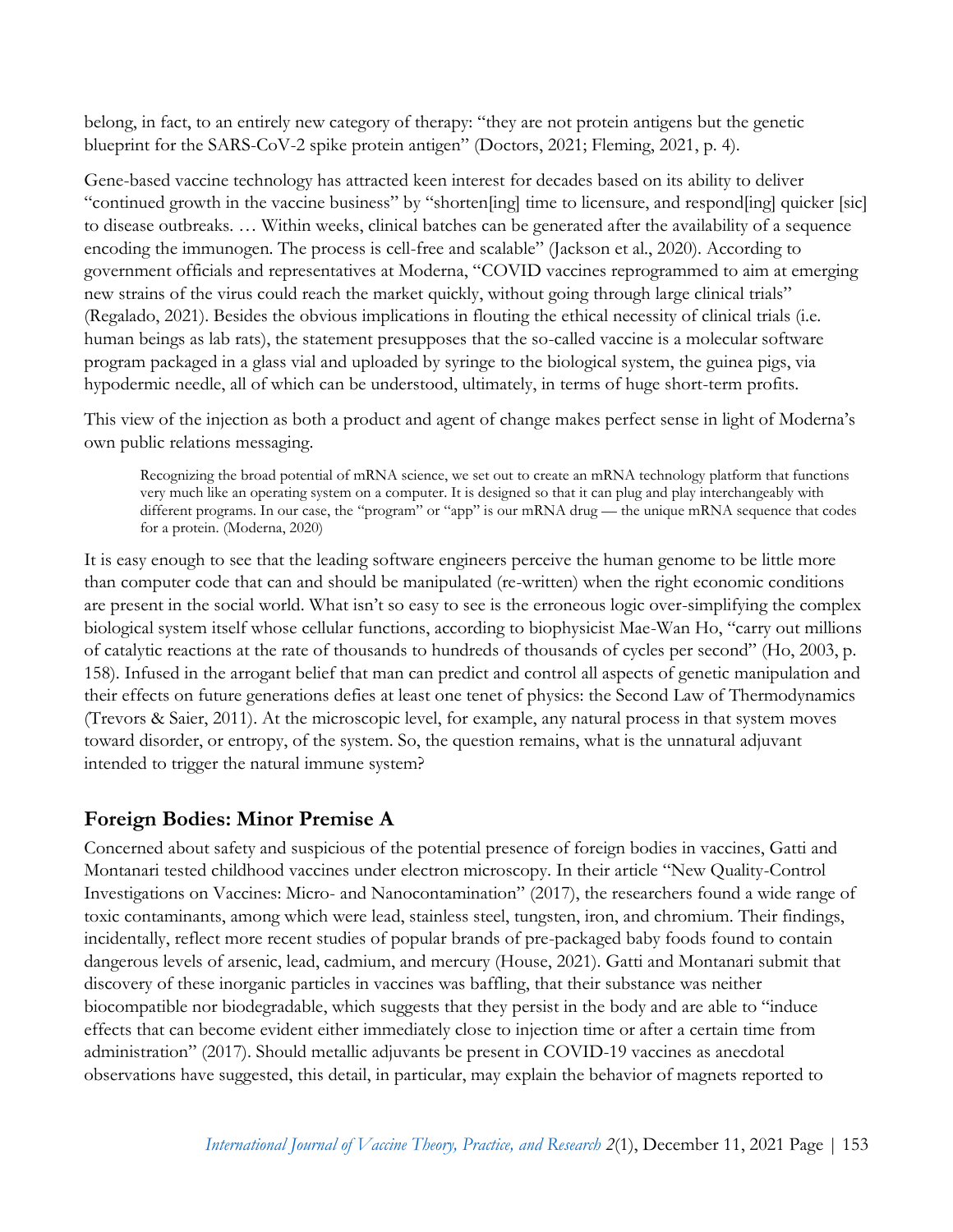adhere immediately, and sometimes fail to adhere, to people injected with the experimental mRNA platforms.

It is important to note that adjuvants are themselves foreign bodies, and while they can produce an immune response, they also induce inflammatory reactions whose secondary and remote effects are not always understood or predictable. In particular, Gatti and Montanari point out that the toxicity of the foreign bodies they found is in some respects different from that of the chemical elements composing them, enhancing that toxicity. Since these particles do not degrade, they produce chronic inflammation. "Furthermore," they observe that, "the protein-corona effect (due to a nano-bio-interaction) can produce organic/inorganic composite particles capable of stimulating the immune system in an undesirable way" (2017). That is to say, the interaction of organic systems with foreign bodies composed of synthetic material can create hybrid materials that precipitate harmful immune responses. Significantly, Gatti and Montanari stress that the size of the nanoparticles appearing in vaccines allows them to breach the walls of a cell, to enter the nucleus, and to interact with the cell's DNA (2017).

Curious about the integrity and durability of nanoparticles, such as graphene and carbon nanotubes, Ganz et al. (2017) sought to discover the melting point of free standing graphene and found that, "the system appears to be in a quasi-2D liquid state when subjected to temperatures approaching 4,500 degrees Kelvin" (7,640 degrees Fahrenheit or 4,226 Centigrade). While these tests help researchers in materials science to determine the suitability of nanomaterials in applications designed for space exploration, the appearance of these indestructible structures in biological systems gives us pause. Why are synthetic nanomaterials capable of surviving close encounters with the Sun — seen as useful components in vaccine development?

# **Electrical-Electronic Conductivity: Minor Premise B**

Vastly stronger than titanium and virtually indestructible, consisting of a single layer of carbon atoms and possessing unusual electrical properties, graphene was characterized and isolated in 2004 and is the thinnest compound known to exist (Vranic, 2016). This astonishing substance has triggered both fascination among scientists and remarkable growth in new industries. In its oxidized form, graphene oxide (GO) has been described as, "the most studied 2D nanomaterial in biomedical applications" (Unal et al., 2021, p. 1). According to Cordaro et al. (2020), "although nanotechnology based on graphene has been poorly applied for the rapid diagnosis of viral diseases, the extraordinary properties of graphene (i.e. high electronic conductivity, large specific area, and surface functionalization) can be also exploited for the diagnosis of emerging viral diseases, such as the coronavirus disease 2019 (COVID-19)". The negative charge of graphene oxide, for instance, has attracted research interest for its ability to drive an affinity for positively charged viruses (Raghav & Mohanty, 2020).

The latest research suggests that graphene is some sort of miraculous material, appearing not just in applications for the development of diagnostic tools, but also in therapeutics. For example, much like genebased mRNA technology touted by big pharmaceutical manufacturers, graphene oxide began attracting the interest of the biotech industry as a potential vaccine innovation. Despite its "poor bio-solubility and biocompatibility", given surface modifications, Cao et al. noted in August 2020 that graphene oxide was "expected to be introduced into vaccine research to improve the efficacy of vaccines" (2020). Similarly, Raghav and Mohanty (2020) argue that, owing to its electroconductive properties, graphene oxide should be incorporated into a gamut of COVID-19 products, from wipes, PPE and filtration devices to nanomedicines, including vaccines. Injectable graphene-based magnetic nanoparticle formulations are also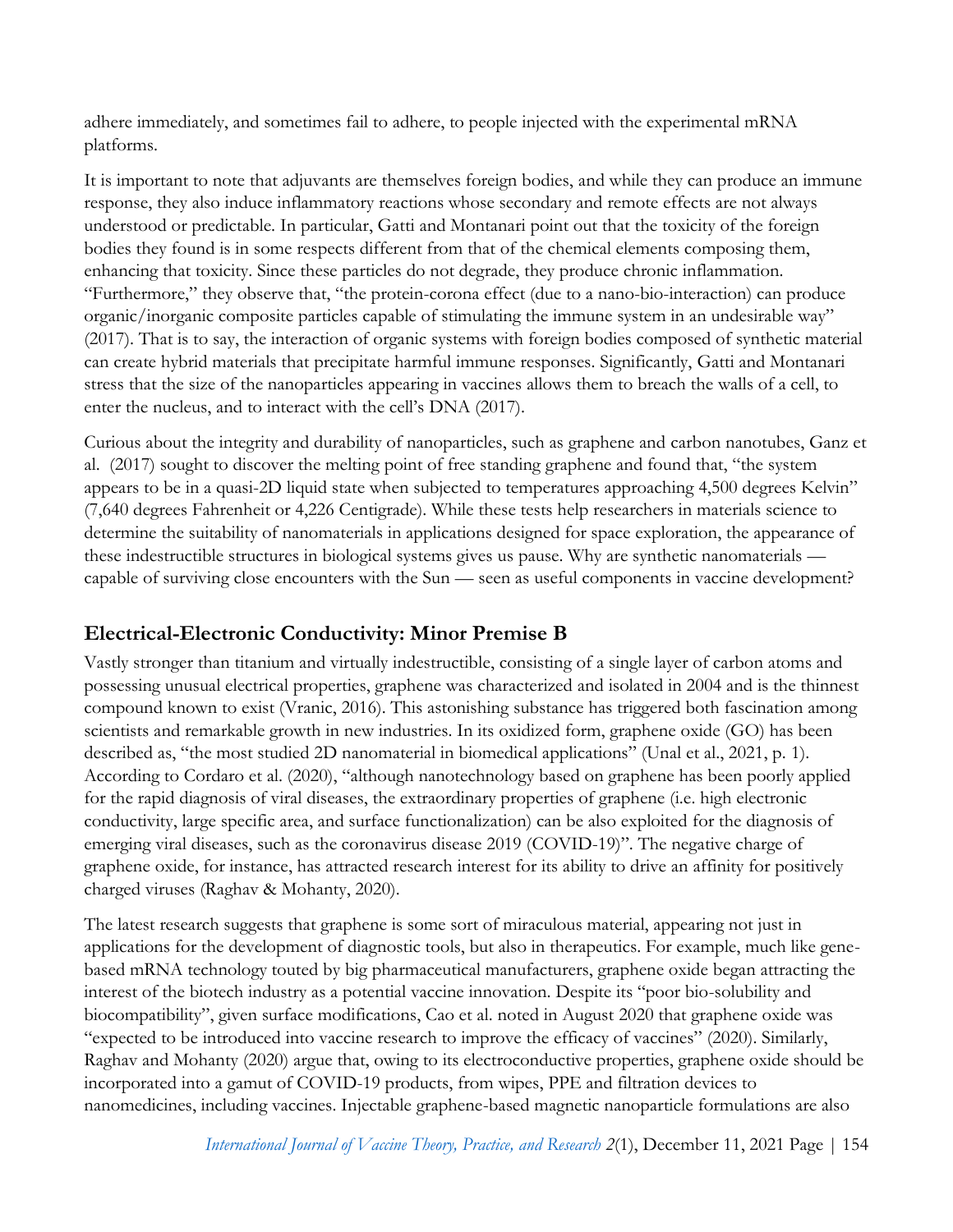being proposed as "theranostics", or diagnosis and treatment combined, with the functionality of MRI, CT, radio-chemotherapy, SPECT, and more (Lage et al., 2021).

Academic conferences feature experts keen to share experimental data on the observed behavior of graphene in its interactions with cells. At a 2016 conference hosted by the European Foundation for Clinical Nanomedicine, Sandra Vranic, Lecturer in Nano-Cell Biology, discussed the potential for GO to serve the purposes of new therapeutic applications, such as bio-devices, biosensors, tissue scaffolds, drug delivery, and gene therapy vectors. She admits that exposure to this material in vitro and in vivo as well as potential adverse health effects are unknown. Serving, also, as a principal investigator (PI) in the EU-funded Horizon 2020 project BIORIMA, Vranic notes that it is, nevertheless, important to "understand aspects of interactions of this material with cells in order to be able to exploit to the maximum the potential that these materials give" (2016). Interest in graphene's applied potential, moreover, is not purely academic.

The public-private partnerships that have emerged in recent years are proof that the prospect of long-term profits electrify the pursuit of all things graphene. In 2018, for example, the European Union launched its "Horizon 2020 Graphene Flagship" project. The initiative integrates the expertise of 170 academic and industry partners and seeks to, "bring graphene innovation out of the lab and into commercial applications, … accelerating the timeline for industry acceptance of graphene technologies." The project's website notes that, "the Graphene Flagship is part of the European Union's biggest scientific research initiative. With a budget of  $\epsilon$ 1 billion, the project represents a new form of joint, coordinated research initiative on an unprecedented scale" (European Union, 2021).

#### **Genetics & Nano-materials: Minor Premise C**

Just over a year after the first human case of SARS-CoV-2, two nanomedicine-based mRNA platforms have been fast-tracked, developed, and have received emergency use authorization (EUA) throughout the globe with more vaccine approvals on the heels of these first two. Several SARS-CoV-2 vaccine compositions use nanotechnology-enabled formulations. A silver lining of the COVID-19 pandemic for industry is that the fast-tracked vaccine development for SARS-CoV-2 has advanced the clinical translation pathway for nanomedicine drug delivery systems. The laboratory science of lipid-based nanoparticles was evidently ready and rose to the clinical challenge of rapid vaccine development (Seneff & Nigh, 2021).

The successful development and fast-tracking of SARS-CoV-2 nanomedicine vaccines has exciting implications for the future of nanotechnology-enabled drug delivery and gene therapy, and, by many accounts, was ushered in right on time. The past two decades, however, have shown that development of this industry has been long in the making. In a July 2001 lecture and 2011 presentation, NASA Langley Chief Scientist Dennis Bushnell provided, somewhat prophetically, what he termed a "heads up" that 2020 would see the commencement of a "Bio-Nano" era. The Bio-Nano Age, he said, was to be marked by social disruption which would pave the way for the following: genetic modification of human beings, synthetic biology, brain chips, smart dust, human-level machine intelligence, designer life forms including "humanoids" and "surreptitious nano tagging of everything/everyone," among other bio-nano and transhumanist innovations (Bushnell, 2001; 2011). Meanwhile, biophysicist and geneticist Mae-Wan Ho famously warned for many years about the dangers inherent in modifying the genetic codes of biological systems (2003, p. 24).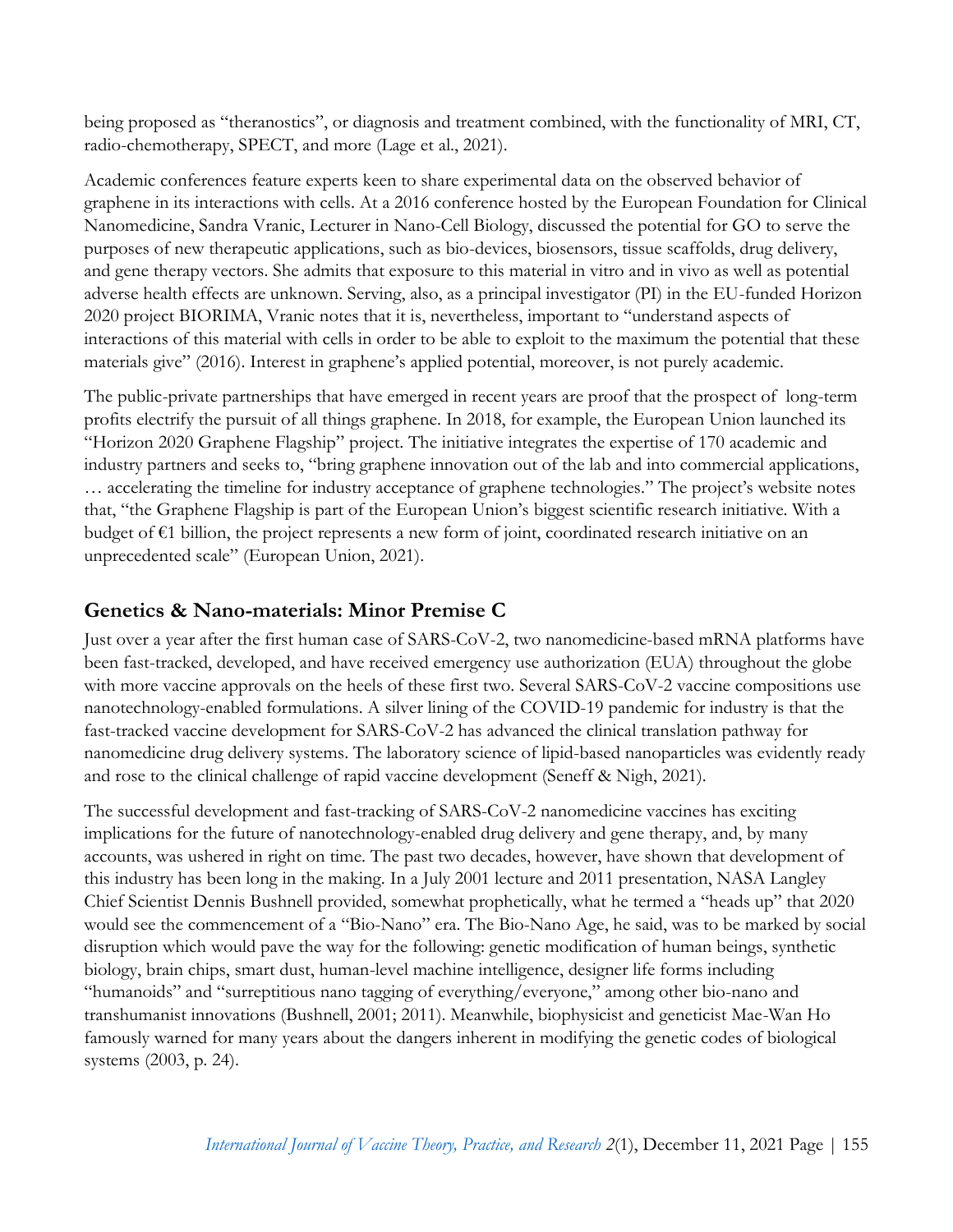Perhaps the bewildering pronouncements that have appeared in the public discourse in the years that followed Bushnell's claims did not strike many observers as significant enough to cause much concern, especially in terms of social and genetic disruption. After all, the ingenious devices created by Big Tech and Big Data tend to serve as objects of adoration for the masses. Public displays of exuberance for the latest tools testify to the social pathology driving obsessive desires in habits of mass consumption. The Business Edition of CNN, for instance, reported Ray Kurzweil's audacious prediction that "humans will become hybrids in the 2030s" (Kurzweil, 2015a). For most people, Kurzweil's observation likely sounded preposterous and unworthy of broader public attention. They were likely unaware that, according to NASA Langley's Chief Scientist, Kurzweil is "right on it" (Bushnell, 2011)

From the stage of the Exponential Finance conference in New York City, his claims must have sounded somewhat outlandish too. Man and machine, he noted, will "gradually merge, and [we'll] enhance ourselves" (2015b). Clearly, the ideology of transhumanism is baked into global finance. Klaus Schwab seemed to echo Kurzweil's sentiments, pointing to the inevitable "fusion of technologies ... blurring the line between the physical, digital and biological spheres" (2016). Is the clever rhetoric simply code for a transhumanist future when people have their movements tracked and thoughts monitored by an implantable microchip? It is "the nature of being human," as Kurzweil notes, "[to] transcend our limitations" (2015).

Such perspectives may seem reasonable, at first glance, given our many inventions to increase knowledge exponentially and, thus, our comfort and safety in a wild and unstable world. Their real-world implications found in the designs of the tech titans, however, may also appear rather ominous. Readers may wonder, are the mRNA platforms developed by Big Pharma and Big Tech serving multiple purposes? Graphene, for example, is particularly suited to genetic engineering in a bio-nano age. Lage et al. (2021) note that graphene derivatives "offer large room to load and deliver drugs, genes, and proteins towards specific cells, tissues, and organs," given that they offer "higher drug/gene payloads and serve as super-efficient nanocarriers" (p. 3). It may be clear, by now, to the casual observer that speed and efficiency, at the cost of ethical imperatives, are central aims in the industry move to deliver profitable solutions, at all costs, to humankind's most vexing problems.

# **A New Nano-World Order: Minor Premise D**

If 2020 was to deliver on Bushnell's prediction of social disruption enabling the dawn of the Bio-Nano Age, a viral pandemic has long been in the cards. Viral diseases nowadays offer vast fertile fields of possibility in financing, investing, and trading in the wares of an emergent bio-nano-based world. Deeper studies of the United Nations' long obsession with mankind's so-called carbon footprint, the cancerous scourge he is claimed to be (Hern, 1993), combined with the commodification of bodies (McDowell, 2020; Stem, 2021), increasing Big-Tech control over (fe)male fertility (Dockterman, 2014; Feinberg, 2014), and the convoluted schemes of international carbon trading (Davies et al., 2019) may provide rich insights into the latest kinds of master-slave relationships now unfolding.

According to Chakravarty and Vora, "nanotechnology has emerged as one of the most promising technologies on account of its ability to deal with viral diseases in an effective manner, addressing the limitations of traditional antiviral medicines. It has not only helped us to overcome problems related to solubility and toxicity of drugs, but also imparted unique properties to drugs, which in turn has increased their potency and selectivity toward viral cells against the host cells" (2021). While the authors initially focus on the key proteins of influenza, Ebola, HIV, herpes, Zika, dengue, and coronavirus, they follow with a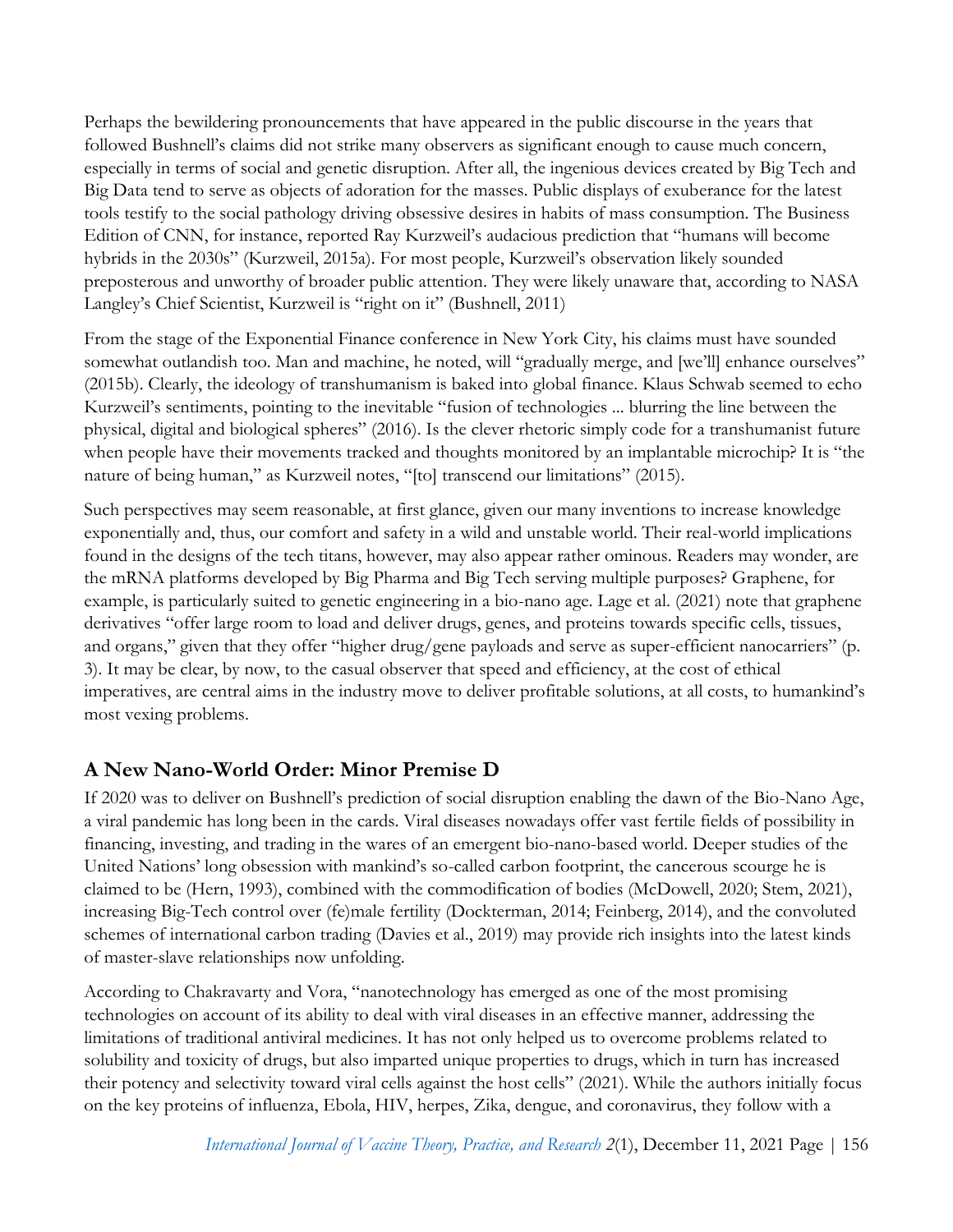discussion of various nanomaterials which have served as delivery vehicles for the antiviral drugs. These include lipid-based, polymer-based, lipid–polymer hybrid–based, carbon-based, inorganic metal–based, surface-modified, and stimuli-sensitive nanomaterials and their application in antiviral therapeutics. Chakravarty and Vora also highlight newer more promising treatment approaches such as nanotraps, nanorobots, nanobubbles, nanofibers, nanodiamonds, nanovaccines, and mathematical modeling for the future" (2021), not to mention "nanocubes" (Alkhayal, 2021).

The brave new nano-world now pushing its synthetic bots and assorted nano building materials into organic chemistry, into natural organisms, tissues, and bloodstreams needs a new lexicon to normalize the old ideals of transhumanism reconstituted in COVID-19 medicine. It is, of course, paramount that language must betray the objective reality of what is happening in the social world, as "biosensors," "bioelectronics," and other clever euphemisms serve to cover the apparent push for widespread "brain-chip implants" and "human-machine interfaces" all of which complete the lockstep march to a new technocratic global order (FIAN, 2019). In 1995, Pierre Gilbert, Professor of Theology, gave a lecture on biotechnology and what he foresaw as inevitable abuses on the horizon. Among the apparently preposterous claims made in the lecture, Gilbert observed that one day, "vaccines will have liquid crystals that will become hosted in the brain cells, which will become micro-receivers of electromagnetic fields where waves of very low frequencies will be sent" (1995). How bizarre his words must have sounded to an audience unaware of how far advanced the world would be in just a couple of decades.

# **COVID-19 Injections: Minor Premise E**

COVID-19 has served not only to disrupt the social, economic, medical and political worlds, it has opened the door wide to bio-nano medicine. According to Contera et al.,

New powers to reach the nanoscale brought us the unprecedented possibility to directly target at the scale of biomolecular interactions, and the motivation to create smart nanostructures that could circumvent the hurdles hindering the success of traditional pharmacological approaches. With the increasingly likely prospect of ending the COVID-19 pandemic with the aid of a nanomedicine-based vaccine (both Moderna and BioNTech/Pfizer vaccines are based on lipid nanoparticle formulations), we are witnessing the coming of age of nanomedicine (2020).

Nanotoxicologist Antoinetta Gatti, Associate Professor of Science and Technology at the National Council of Research of Italy, notes that in addition to the lipid nanoparticles encasing the mRNA in COVID 19 vaccines, graphene and/or carbon are likely additions, as "nano-drivers", to optimise vaccine entry into cells (Gatti, 2021). Indeed, relevant literatures have found the integration of graphene oxide into polyethyleneglycolated (PEG) carriers, such as those used in COVID-19 vaccines, to comprise effective drug delivery mechanisms (Shen et al., 2012; Tian et al., 2011; Xiong et al., 2014; Yang et al. 2013) and a "promising gene delivery tool" (Baek et al., 2018).

Sing et al. (2021) write that graphene and its derivatives, "have a lot to offer against COVID-19, attributing to their unique properties like thermomechanical durability, piezoelectricity, large-surface area, strong antiviral potency, and so on" (p. 3). Specifically, the application of graphene nanotechnology to COVID-19 has been investigated with respect to: magnetic extraction of SARS-CoV-2 nucleic acid from infected patient samples (Sing, Batoo & Sing, 2021); disrupting the infectivity of SARS-Cov-2 by binding with surface structures on the virus and/or host cells (Unal et al., 2021); inhibiting virus replication by disrupting the viral envelope (Donskyi et al., 2021); and exerting antiviral effects through electromechanical and hydrophilic activity (Kumar Raghav & Mohanty, 2020) and effects on gene-production (Srivastava et al., 2020).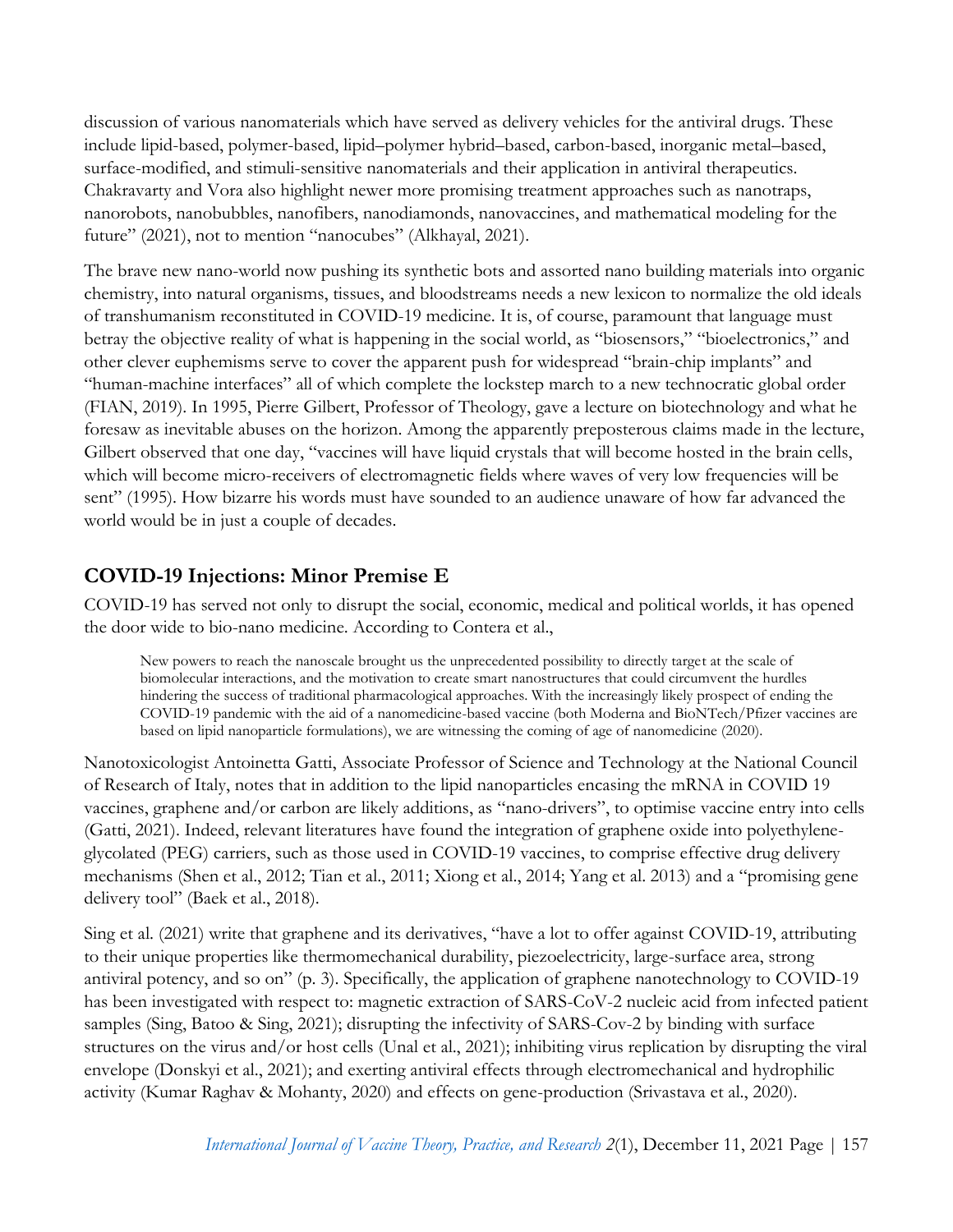Gatti (2021), however, stresses that nanomaterials such as graphene pose particular dangers to human health by virtue of their nano-scale. Nanotoxicology, she explains, is a specialised field, with issues and implications outside traditional toxicologists' areas of expertise. The same nano-graphene and PEG composites (PEGnGO) that form "promising gene delivery tools" (Baek et al., 2018) have been found to cause elevated levels of reactive oxygen species, or free radicals (Ain et al., 2019). Capable of inducing tissue destruction and promoting atherosclerosis, rheumatoid arthritis, cancer and neurodegenerative disease, free radicals caused by PEG-nGO administration have been found to induce high oxidative stress to the brain, heart, and kidneys in animal models (Ain et al., 2019). Graphene oxide has also been found to cause cell death and damage through a variety of other mechanisms, and to perforate human lung cells (Duan et al., 2017).

#### **COVID-19 Injections and Transhumanism: Minor Premise F**

Nevertheless, given the intense research interest in graphene's antiviral and gene-based applications, including for COVID-19, and given the €1 billion in EU "Horizon 2020" funding to "bring graphene innovation out of the lab," it should come as no surprise if graphene were present in COVID-19 vaccines.

In addition to its biomedical utility, graphene possesses remarkable potential to facilitate transhumanist interventions. The same structural and electromagnetic properties slated to revolutionize medicine are revolutionizing robotics, computing and electronics, and their potential interactions with human beings. In one example, Albert et al. began testing the peculiar aspects of graphene and discovered "superparamagnetism," — a magnetic property appearing in ferrimagnetic nanoparticles that can randomly flip direction when exposed to certain temperatures. According to Albert et al., "Graphene oxide has ... excellent chemical and physical characteristics while magnetite nanoparticles have superparamagnetic properties which enable it to be controlled by external magnetic field" (2018). These observed phenomena are, perhaps, why so much speculation has surrounded the simultaneous push for 5G communications networks, the pulsed microwave radiation and its obvious and well-documented effects on biological systems.

Graphene can easily enter biological systems and interact with them physically and electromagnetically. Accordingly, it has attracted interest as a nanotag (Tian et al., 2019), with which NASA-Langley foresaw tagging "everything/everyone" by 2020 (Bushnell, 2001). Graphene nanostructures are also being developed as bioelectronic devices for use in "biosensing, electrophysiological recordings, and stimulation," so as to "enable real-time monitoring or control of physiological processes" (San Roman et al., 2020). Graphene even lends itself to self-assembling semiconductors. Small enough to be injected, the nano-struuctrures can "morph from conductor to semiconductor and back again" simply by changing shape, according to the Kavli Foundation, a leading endowment for nanoscience research institutes around the world (Brown & Crommie, 2021). Graphene's versatility could foreseeably enable "high-performance computing and nanoscale quantum devices" able to "interact with electrons, light, and even magnetism" notes the Foundation.

Were self-assembling semiconductors what Zandre Bothe reported seeing under the microscope from COVID-19 vaccine vials? In an October 2021 interview, Bothe shared images of nano-scaled mechanical moving structures she had observed in vaccine samples, noting, "I've never seen this before … I don't know what I'm looking at" (Bothe, 2021). Resemblances to diagrams of 2D nano-semiconductors in various states of self-assembly (Chui, 2021) raise serious questions about the possibility of a clandestine transhumanist intervention, at least to the untrained eye. As Dennis Bushnell, Chief Scientist at NASA-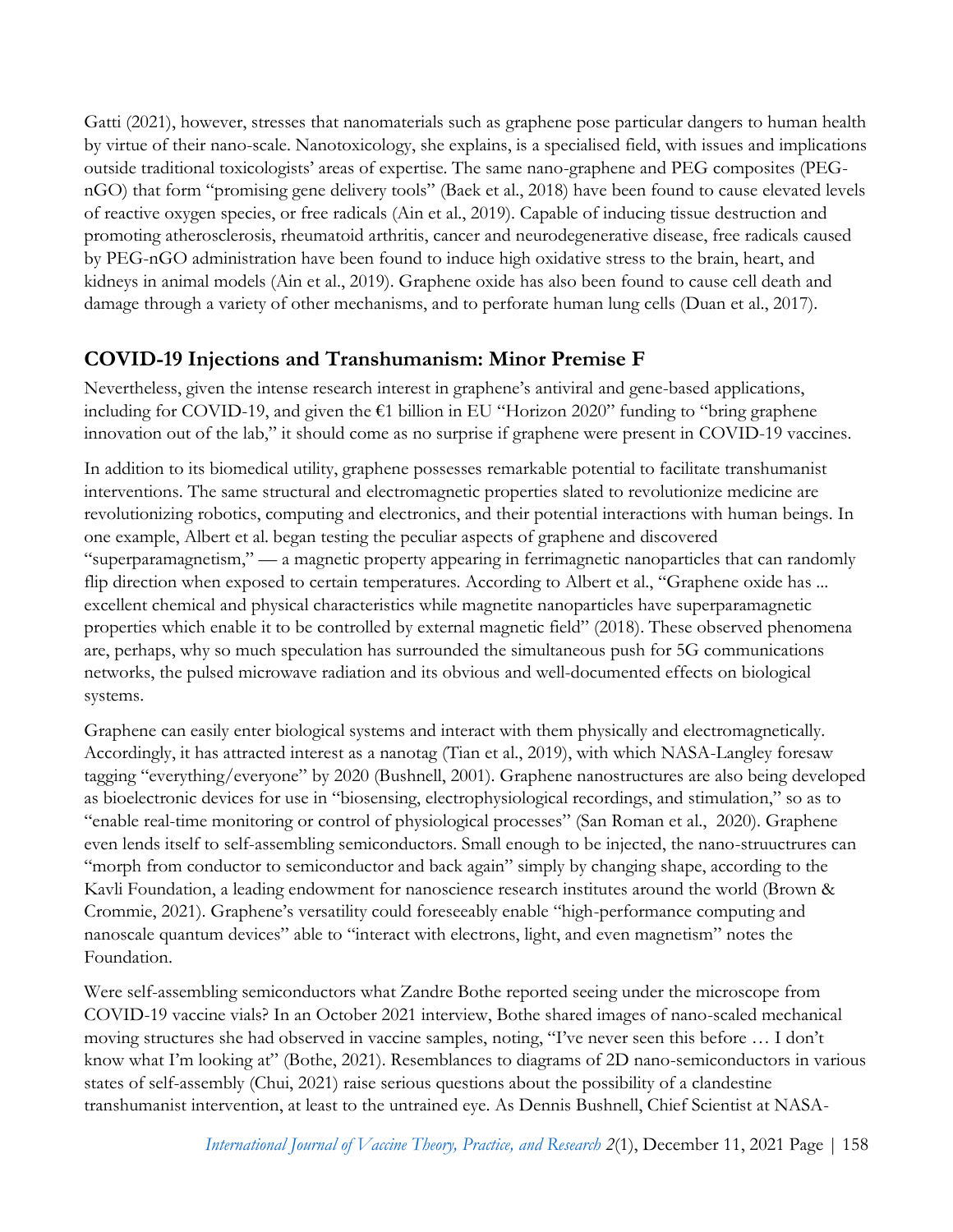Langley, told his audience of environmental technicians in the context of discussing brain chips, cyborgs and super-soldiers, "there's a lot more out there on the frontiers than maybe you think about in your philosophies, people" (Bushnell, 2011).

Kavli, an investor in graphene innovations, wrote on its website in February 2021 that "mRNA vaccines are only the beginning for bionanoscience" (Brown 2021). The future, according to Kavli, holds advances in synthetic biology, genetic engineering and Artificial Intelligence, thanks to the nanoscience revolution led by COVID-19 vaccines. The Kavli Foundation has partnered with key agencies in the global network of "public private partnerships" pushing gene-based COVID-19 nanotechnology around the world, including the US Military's Defense Advanced Research Projects Agency (DARPA) and the Rockefeller Foundation. In addition to their interest in COVID-19 vaccines, all three organizations are part of a White House funded "Brain Research through Advancing Innovative Neurotechnologies" (BRAIN) initiative, including projects in nanoscience, brain-machine interfaces, and bioengineering (Kavli Foundation, 2013; 2014).

DARPA, for instance, is investigating technology that can read and write to brain cells in 50 milliseconds, including the use of "technology that is swallowed, sniffed, injected or absorbed into the human body" (Scudellari, 2019). The BBC reported in July 2021 that a DARPA-funded laboratory at the UC Santa Cruz (Stephens 2020) has developed an injectable nanosensor the size of a single viral particle, able to travel "through the bloodstream and cross the blood-brain barrier… act[ing] like a kind of antenna, turning neural activity into optical signals that could be wirelessly sent to an external device" (Taylor, 2021). With its unusual electromagnetic, superparamagnetic and structural properties, graphene is a leading candidate as a bio-antenna of injectable scale. It has been found to successfully interface with neurons in research funded by the EU's Horizon 2020 Graphene Flagship program (Fabro et al., 2016), leading one of the study's authors to remark, "hopefully this will pave the way for better deep brain implants to both harness and control the brain" (University of Cambridge, 2016).

As a key driver and financier of such brain-machine innovations, DARPA is the premier research and development arm of the US Department of Defense. Its role is to act as a "catalyst" for "radical innovation" by bringing "revolutionary technology" to the civilian sector (Adler, 2021). With an Accelerated Manufacture of Pharmaceuticals (AMP) program and a Biological Technologies Office, DARPA was among the agencies listed by NASA Langley as working towards a 2020 Bio-Nano Age (Bushnell, 2001).

According to the journal *American Affairs*, in the lead-up to 2020, it was DARPA, not the pharmaceutical industry, that spearheaded the development of mRNA vaccines (Adler, 2021; Fleming, 2021; and Kennedy, 2021). By 2020, DARPA's efforts had culminated in Operation Warp Speed, a clandestine \$6 billion collaboration between the US military, intelligence contractors and pharmaceutical companies (Webb, 2020), aimed at bringing gene-based nanotech COVID vaccines to market within months, as opposed to the usual 10 years (Adler, 2021).

*American Affairs Journal* cites Dan Wattendorf, a colonel, MD and scientist who has cycled through revolving doors between the NIH, DARPA, and now the Bill and Melinda Gates Foundation, as saying that, "it took a Warp Speed — and COVID-19 — to lead to widespread deployment of the [mRNA] technology." Now that that technology has been adopted thanks to the social disruption of COVID-19, the Kavli Foundation writes, "mRNA has the potential to do far more than protect against COVID-19 .... We want to understand the genetic code at its most fundamental level and then learn to use those mechanisms to make the cell do new and useful things." The bionano science rising from the wreckage of coronavirus interventions will,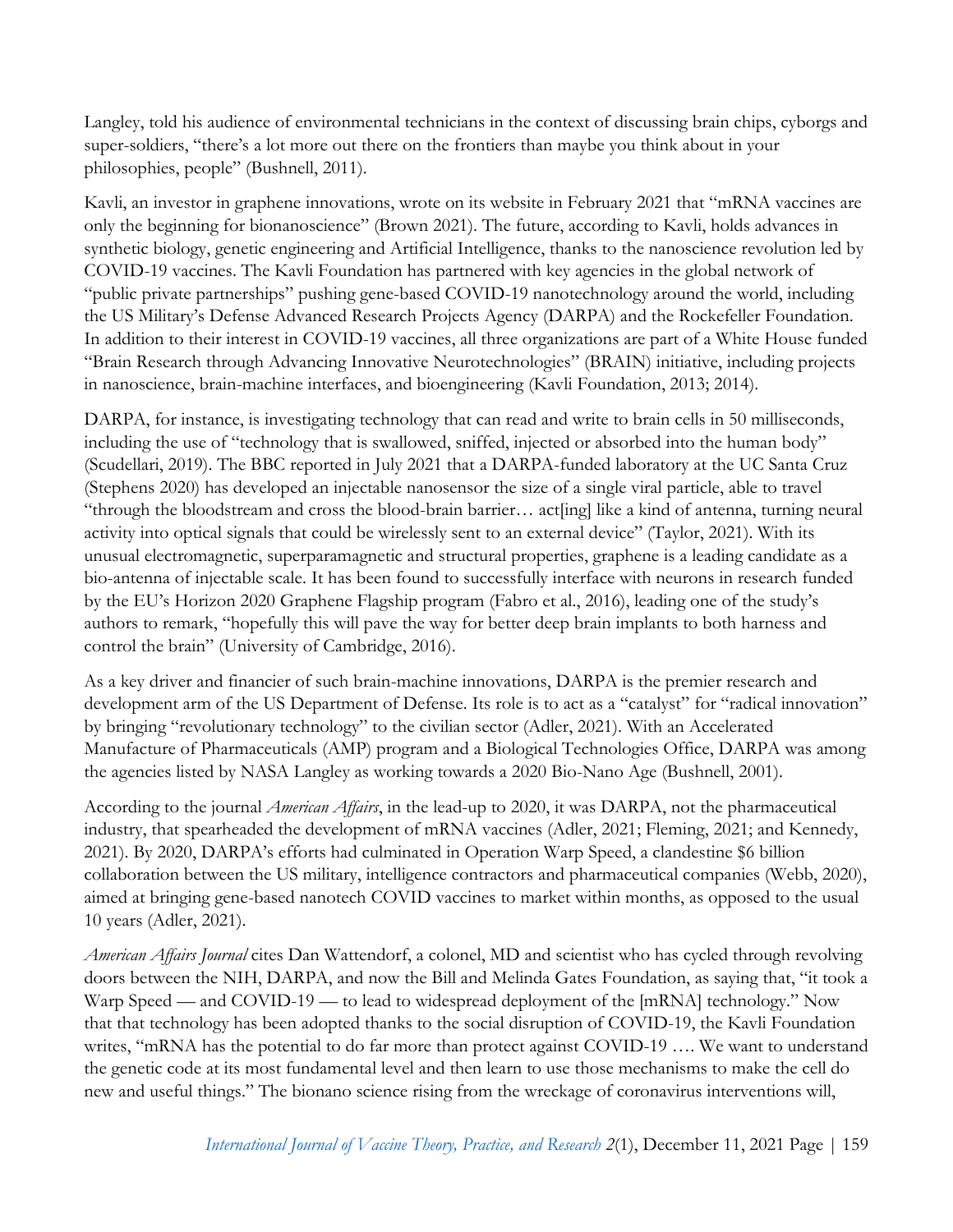according to the Kavli Foundation, be marked by innovations such as "new methods for genetic engineering" and designer biology, including the fabrication of synthetic cells, whereby researchers can expect "to find themselves more involved with private companies" (Brown, 2021). All of which raises the specter of a technocratic, medico-military corporatized discipline in which eugenics and transhumanism coalesce.

Another entity with involvement in both transhumanism and gene-based COVID-19 vaccines is the Rockefeller Foundation. Rockefeller hosts the Kavli Neural Systems Institute at Rockefeller University, as an arm of the White House BRAIN initiative. One of the first projects to receive funding under BRAIN was a Rockefeller effort to remotely control brain cells with nanoparticle-based radiogenetics (Rockefeller University, 2014). The technology uses radio waves, or magnetic fields with nanoparticles, to turn neurons on and off. This development led to a protocol published in *Nature*, which the Rockefeller University described as "magnetic mind control" (Rockefeller University, 2016; Stanley et al., 2016). Around the same time a research group at the University of Virginia, which has received over \$76 million from the Bill and Melinda Gates Foundation, developed a technique that involves genetically engineering brain cells, such that brain activity can be remotely controlled by magnetic fields (Wheeler et al., 2016).

The researchers called the invention "magneto", and published their findings in *Nature Neuroscience*. Magneto enabled stimulation of reward centers associated with drug and food intake in mice, and represented a new tool for "remotely controlling circuits associated with complex animal behaviors" (Wheeler et a., p. 756). As regards the broader implications of this research, one author foresaw a future in which gene therapy would introduce desired genes into neurons, enabling magnets to control specific neural circuits in the brain. He said, "There are many researchers who are fine-tuning these things so that one day we can use viral gene therapy safely in humans" (Choi, 2016).

As of this writing, five years later, with viral gene therapy underway worldwide, magnetic fields and magnetic nanoparticles are proposed as a source of brain-cloud interface, in which injectable neural-nanorobotics could enable connectivity between human brain activity and the web. In the journal *Frontiers in Neuroscience*, authors from universities across the United States, Russia and Australia write:

Subsequent to navigating the human vasculature, three species of neural-nanorobots (endoneurobots, gliabots, and synaptobots) could traverse the blood–brain barrier (BBB) … [and] wirelessly transmit up to  $\sim 6 \times 10^{16}$  bits per second … to a cloud-based supercomputer for real-time brain-state monitoring and data extraction (Martins et al., 2019).

While all eyes are on coronavirus, the rapid ascent of nanorobotic technology has taken place largely unimpeded by safety concerns. In a review of environmental and health risks of nanorobotics, Arvidsson and Hanson (2020) note that although "nanorobots are currently being extensively researched and developed, especially for medical applications", research into potential dangers for human health is lacking, despite numerous grounds for concern. Moreover, the authors caution that no regulatory frameworks exist to govern the application of nanobots to human beings.

Inside this regulation-free environment, and having advanced the science of "magnetic mind control", the Rockefeller Foundation, like DARPA, is working to push COVID-19 vaccines around the world. Rockefeller is a partner of GAVI The Vaccine Alliance, which is funded by the Bill and Melinda Gates Foundation and aimed at creating and maintaining "vaccine markets" (GAVI, 2020). Rockefeller is also behind an action plan to increase COVID vaccine uptake (Rockefeller Foundation, 2021), and, along with the Gates Foundation, has funded the WHO guidelines on digital certification of COVID-19 vaccines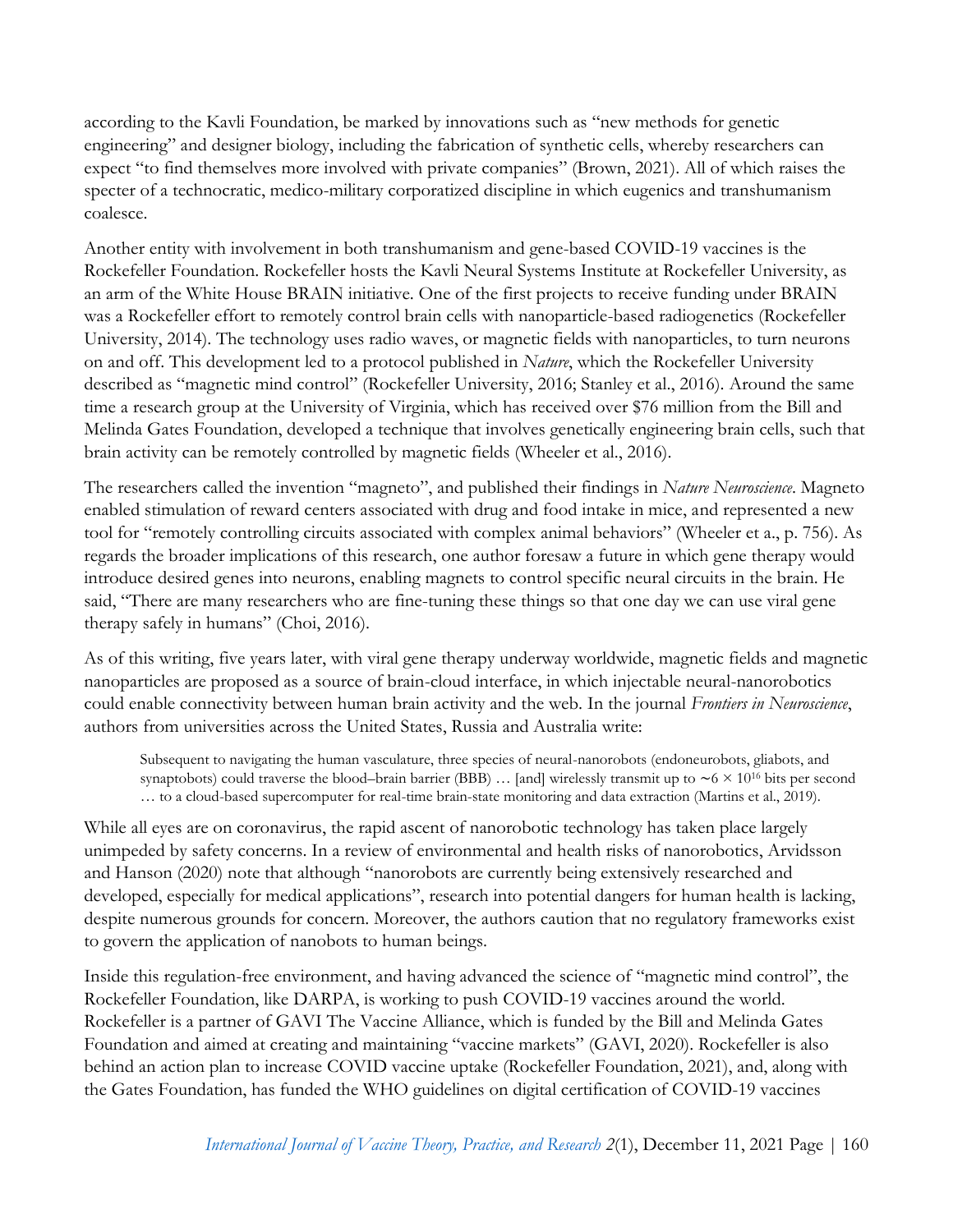(WHO, 2021). The Rockefeller group also presaged much of the social disruption imposed in response to COVID-19 as part of their "Lockstep" scenario, in a 2010 pandemic planning report (Rockefeller Foundation, 2010). In short, entities with interests in transhumanist innovations hold key roles shaping responses to COVID-19.

The Rockefeller foundation also has a long history of collaboration with China, dating back over a century. From the establishment of the China Medical Board in 1914, "one of the first operating divisions of the Rockefeller Foundation" (Rockefeller Foundation), to orchestrating the Westernization of Chinese medicine, to financial investments and the establishment of the financial architecture that brought China into the world of global finance (Webb & Corbett, 2021), Rockefeller leads the transhumanist trail all the way through COVID-19 right back to the birthplace of SARS-CoV-2.

# **Conclusions and New Directions for Further Research**

The most plausible conclusion to our extended syllogism would follow, therefore, that developments in nanoparticle adjuvants, such as graphene oxide, have been incorporated into innovative vaccine technology despite the problems they create for human beings. Our deductions trace the chronological and logical progression of technological innovations imposed on people and the various dangers these new tools can pose. Our conclusion, we argue, should engender critical questions that motivate further studies of the effects these injections have on human health, especially over the long-term because nanobots do not decay or evidently go away. A couple of hypotheses that can be tested empirically, and promptly, are the following: Why do members of the public who have already submitted to the experiment exhibit magnetic properties typical of heavy metals? What other signs or symptoms, besides magnetism, point to synthetic vaccine materials meant to generate unnatural electrical fields and/or conductivity at the cellular level?

Furthermore, while it is now common knowledge that lipid nanoparticle technology has served as the primary vehicle to deliver the mRNA payload into recipients, our analysis of the larger government-funded technological landscape within which vaccine rollouts and mandates proceed reveals ambitious transhumanist plans presently unfolding. The direct involvement of public-private partnerships, philanthropies, the WEF, UN, EU, and various government agencies tasked to research and develop cutting-edge tools and techniques for the Bio-Nano Age testifies to the global scale and effort involved in fusing man and machine (Goetrzel, 2012) and integrating human beings, without their awareness or consent, into the global neural network. The story of the new injectable mRNA platforms can be understood — only partially — if public attention remains tightly focused on vaccine harms done to human health. Other research questions about the larger societal picture will likely generate fruitful results: To what extent does transhumanist ideology inform and guide official government policies ostensibly crafted for medical care and economic development? To what extent do tax-paying citizens fund violations of their own human rights and sovereignty? Why? All of which begs the disquieting question: to what extent are the harmful ingredients in COVID-19 vaccines a design feature rather than a bug?

In his 2011 speech, NASA Langley Chief scientist Dennis Bushnell foresaw "population control" alongside synthetic biology, intelligent robots, and designer humanoids in coming years (Bushnell, 2011). Global COVID Czar Bill Gates' fellow member of the so-called Good Club, Ted Turner, is reported to have called for a 95% population reduction in the magazine Audubon in 1996, and has since said on camera that a global population of around 2 billion, or a 75% reduction in today's terms, is "about right" (Barclay, 2015; Frank, 2009; Harris, 2009; Harlow & Chossudovsky, 2021). If designer humanoids and intelligent robots are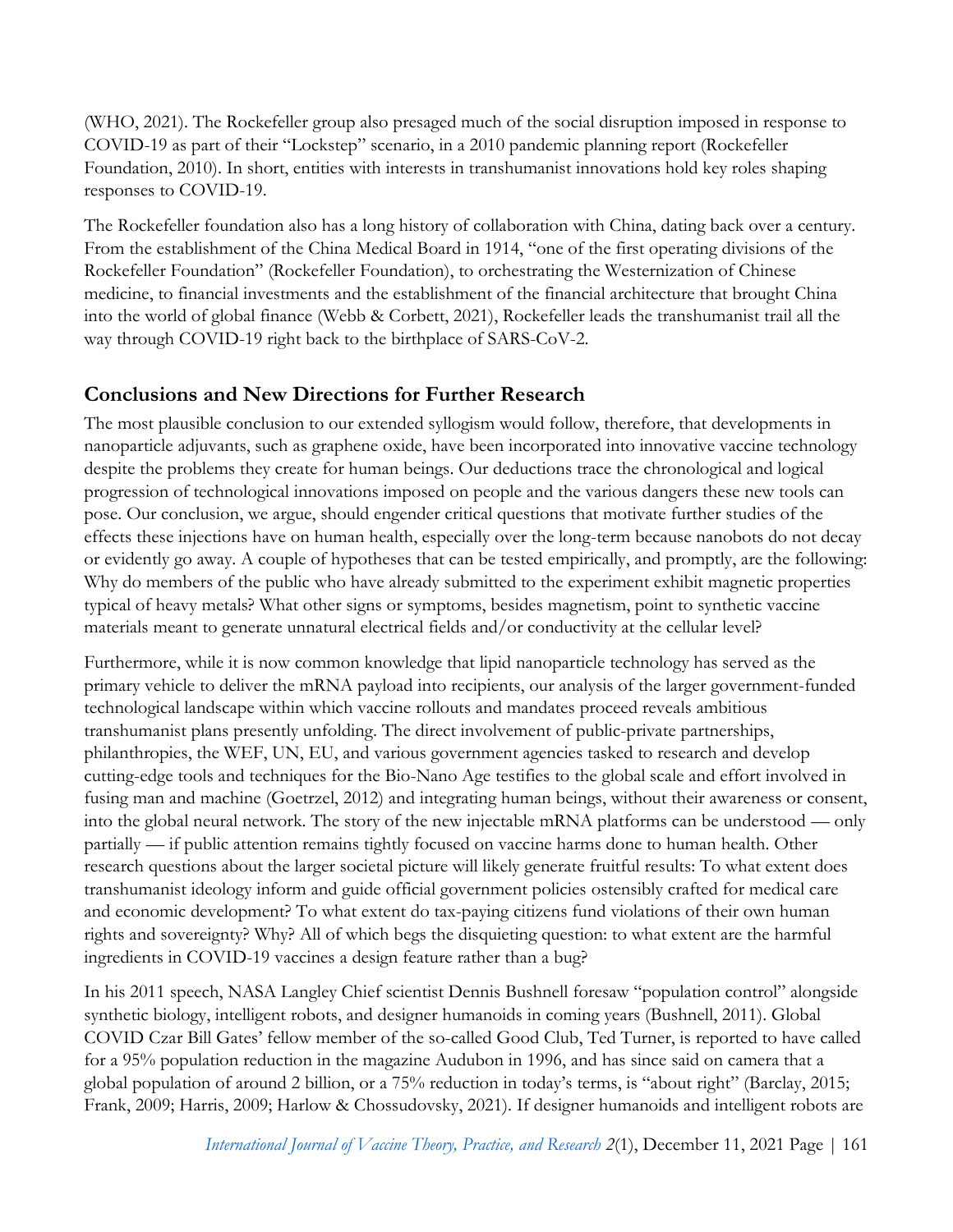to be the jewels in the crown of the Bio-Nano Age, will survival of the human fittest be the order of the Bio-Nano day?

When it isn't undermined by corporate interests oriented toward the acquisition of monetary profit at all costs, pure scholarly activity, whose only aim is disinterested truth, can verify some of the most vital claims made about the world, about human activity, or about the most serious threats facing humankind. In claiming the unquestionable pre-eminence of the global EUA vaccine experiment, governments around the world continue pushing these platforms on their populations, when countless questions about the efficacy and ethics of the "jabs" aimed at addressing COVID-19 remain unanswered. As we have noted throughout this essay, the scholarly literature suggests that the new gene-based platforms likely make use of graphene oxide. Nanomaterials such as GO, however, are not listed as ingredients in vaccine inserts, and so evidence, questions, and whistleblowers are "fact-checked" away. Additional research questions can tease out vitally important answers. What does the apparent misrepresentation of ingredients say about international laws of informed consent? What does it mean that so many governments are now openly ignoring laws of informed consent? What are the long-term implications for human health from these experiments? Once inside the human body, to what other ends might nanomaterials and nanotechnologies such as graphene oxide be deployed?

Over the past two decades, the incredible technological breakthroughs made in materials science, genetic engineering, and human genomics have motivated, understandably, much excitement and boasting on the part of developers and investors. The media buzz over these new nano-medicine platforms, however, must be tempered by the many troubling reports from industry insiders and whistleblowers who understand not just the business of vaccine research and development, but also the often hidden hazards of their products. We close with brief references to just a few among a growing body of evidence.

Significantly, in late May of 2021 when news broke in Canada that the spike protein appeared to be damaging vital organs in vaccine recipients (Bridle, 2021), a team of researchers in Spain in early July began reporting on their own studies of the contents of a Pfizer vial that had been delivered to their laboratory in Madrid. La Quinta Columna researchers Ricardo Delgado Martin and Josè Louis Sevillano (2021a) published their tentative discoveries which, when observed under TEM electron microscopy, appeared to be graphene oxide (2021b). Since publication of the results, numerous other laboratories have conducted similar studies to replicate the work of Delgado and Sevillano. Pablo Campra, in studies not yet peerreviewed, conducted micro-RAMAN infrared spectroscopy on graphene-like nanoparticles that were visible in COVID mRNA vaccines under optical microscopy, finding that 8 out of 28 could be conclusively identified as graphene, while 20 showed spectroscopy signals compatible with the presence of graphene (Campra, 2021a). Campra has subsequently reported findings of crystalline formations containing markings that appeared to be circuits, viewed under optic microscopy, in Pfizer and Janssen vials (Campra, 2021b; Playne, 2021). He hypothesizes the structures to be elements of a wireless nanosensors network, whether nano-sensors, nano-routers, or nano-antennae.

In the wake of La Quinta Columna study, Karen Kingston, a former analyst with Pfizer, notes in an interview with Stew Peters that many disciplines in the hard sciences publish so-called rags that serve as propaganda for bragging about exciting advances. Kingston discussed the propaganda and noted that, "Graphene can be a conductor of electricity. If it has a positive charge, it annihilates anything it comes into contact with" (2021). She further pointed out that the nanoparticles in the vaccines presently have a neutral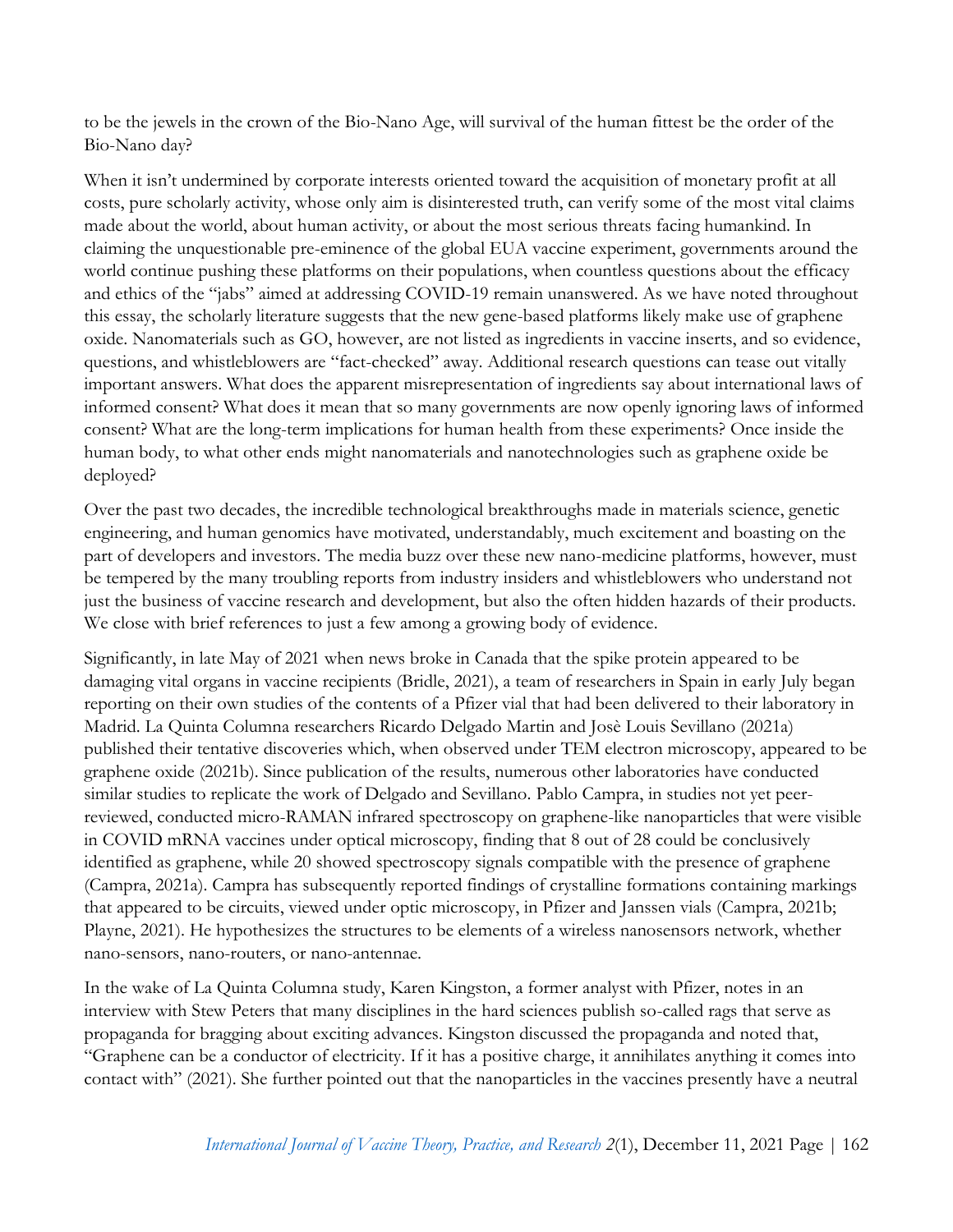charge, but should they encounter an "electromagnetic field that activates a positive charge, there will potentially be damage ... and death wherever these nanoparticles end up in the body" (2021).

In September, 2021, Carrie Madej reported the results of her own study of the contents of Moderna and Johnson & Johnson vaccine vials. She admitted that she was shocked to discover compounds she had never seen before: the appearance of luminescent materials that responded to light with the expression of blue, purple, green, and bright yellow, which became increasingly luminous. Genetic and Nanotech engineers later confirmed for her that the luminous responses were typical of "superconducting materials ... an injectable computing system" (Madej, 2021). She further observed that when the material was exposed to white light "morgellon-like fibers" (Middleveen et al., 2018) appeared as well as a "tentacle-like spider" that seemed "self-aware" (Madej, 2021). She and her colleague conducting the study later learned that the material resembled "Hydra Vulgaris" — an apparently immortal organism coveted in transhumanist circles and currently the subject of study in human genomics (Altincicek, 2009; Evangelista et al., 2016; Pan et al., 2014; Davis, 2021; White, 2021).

As of this writing, Zandre Botha reported in early October, 2021 the results of her own study of blood samples taken from her patients who had been recently vaccinated. To her horror, she described malformed red blood cells so distorted they were no longer capable of carrying oxygen to tissues through capillaries (2021). Botha's analysis suggests an apparent cause-and-effect relationship between exposure to vaccine ingredients and cellular damage, but as with the La Quinta Columna study, her work should motivate many more researchers seeking to understand these interactions.

In their 2006 editorial, "Mass Media and Medicine: When the Most Trusted Media Mislead," Jessica Fishman and David Casarett point out that for the sake of public health "it is important to raise awareness of actual risks [of medicines] and make them salient enough to potentially influence individual behavior and community policy decision making." Because mainstream media is pervasive and so easily accessible, beholden to its corporate owners, shareholders, and sponsors, and driven foremost by market demands, it fails consistently — apparently deliberately — to address the very serious issues we have broached throughout this essay. We are, at this point, unsure whether the hazardous ingredients in the new mRNAnano-platforms — represented to the public as "vaccines" — are as dangerous as the mainstream narratives that push them.

#### **References**

2045: A New Era for Humanity. (2012). 2045 Initiative. <https://www.youtube.com/watch?v=01hbkh4hXEk>

- Abramson, D., Fu, D., and Johnson, Jr. J.E. (2020). WO2020060666 CRYPTOCURRENCY SYSTEM USING BODY ACTIVITY DATA. WIPO IP Portal. Patentscope[.](https://patentscope.wipo.int/search/en/detail.jsf?docId=WO2020060606) <https://patentscope.wipo.int/search/en/detail.jsf?docId=WO2020060606>
- Adler, D. (2021). Inside Operation Warp Speed: A new model for industrial policy. *American Affairs V(*2)[.](https://americanaffairsjournal.org/2021/05/inside-operation-warp-speed-a-new-model-for-industrial-policy/) [https://americanaffairsjournal.org/2021/05/inside-operation-warp-speed-a-new-model-for-industrial-policy/O](https://americanaffairsjournal.org/2021/05/inside-operation-warp-speed-a-new-model-for-industrial-policy/)nline:
- Ain, Q. T., Haq, S. H., Alshammari, A., Al-Mutlaq, M. A., & Anjum, M. N. (2019). The sys[temic effect of PEG-nGO-induced](https://doi.org/10.3762/bjnano.10.91)  oxidative stress in vivo in a rodent model. *Beilstein Journal of Nanotechnology*, 10:901–911. <https://doi.org/10.3762/bjnano.10.91>
- Albert, E.L., Sajiman, M.B., and Abdullah, C.A.C. (2018). Incorporation of magnetic nanoparticle to graphene oxide via simple emulsion method and their cytotoxicity. *Applied Nanoscience*. 9:43-49. [https://link.springer.com/article/10.1007/s13204-018-](https://link.springer.com/article/10.1007/s13204-018-0927-1) [0927-1](https://link.springer.com/article/10.1007/s13204-018-0927-1)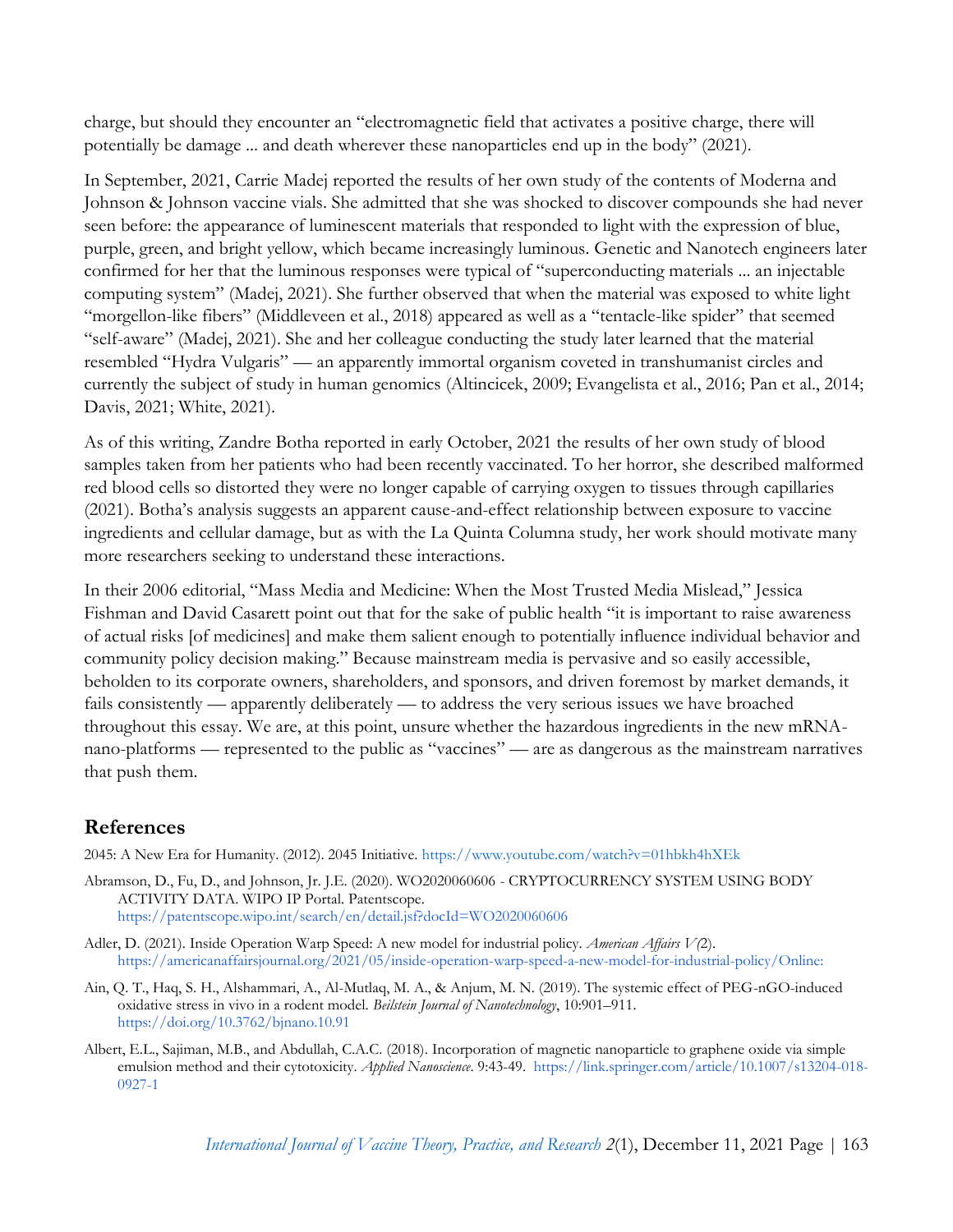- Alexander, P. E., 2021. Masking Children: Tragic, Unscientific and Damaging. *American Institute for Economic Research*[.](https://www.aier.org/article/masking-children-tragic-unscientific-and-damaging/) <https://www.aier.org/article/masking-children-tragic-unscientific-and-damaging/>
- Alkhayal, A., Fathima, A., Alhasan, A.H., and Alsharaeh, E.H. (2021). PEG Coated Fe<sub>3</sub>O<sub>4</sub>/RGO Nano-Cube-Like Structures for Cancer Therapy via Magnetic Hyperthermia. *Nanomaterials*. 11(9):2398 <https://www.mdpi.com/2079-4991/11/9/2398>
- Altincicek, B. (2009). The innate immunity in the cnidarian Hydra vulgaris. *Isj-Invertebrate Survival Journal*, *6*(2), 106–113. <https://www.webofscience.com/wos/woscc/summary/93ef3e4e-4ccd-4256-82c9-7c7bdc462ecb-17f56f93/relevance/1>
- Ahangaran, F., Hassanzadeh, A., Nouri, S. (2013). Surface modification of Fe<sub>3</sub>O<sub>4</sub>@SiO<sub>2</sub>microsphere by silane coupling agent. *International Nano Letters* 3(1):23. https://doi.org/10.1186/2228-5326-3-23
- Aliabadi, M., Shagholani, H., Yunessnia, lehi A. (2017). Synthesis of a novel biocompatible nanocomposite of graphene oxide and magnetic nanoparticles for drug delivery. *International Journal of Biological Macromolecules*. 98:287–291. <https://doi.org/10.1016/j.ijbiomac.2017.02.012>
- Arvidsson, R., & Hansen, S. F. (2020). Environmental and health risks of Nanorobots: An early review. *Environmental Science: Nano*, *7*(10), 2875–2886. <https://doi.org/10.1039/d0en00570c>
- Barclay, R. (2015). CNN Founder Ted Turner supports population reduction to 2 billion[.](https://www.dailymotion.com/video/x2qptvr) <https://www.dailymotion.com/video/x2qptvr>
- Baek, A., Baek, Y. M., Kim, H.M., Jun, B.H., & Kim, D.E. (2018). Polyethylene glycol-engrafted graphene oxide as biocompatible materials for peptide nucleic acid delivery into cells. *Bioconjugate Chemistry*, 29(2):528–53[7.](https://doi.org/10.1021/acs.bioconjchem.8b00025) <https://doi.org/10.1021/acs.bioconjchem.8b00025>
- Bagus, P., Peña-Ramos, J.A., and Sanchez-Bayon, A. (2020). Covid-19 and the Political Economy of Mass Hysteria. *International Journal of Environmental Research and Public Health*. 18(4). <https://pubmed.ncbi.nlm.nih.gov/33546144/>
- bin-Reza, F., Chavarrias, V. L., Nicoll, A., and Chamberland, M. E. (2012). The Use of Masks and Respirators to Prevent Transmission of Influenza: A Systematic Review of the Scientific Evidence. *Influenza and Other Respiratory Viruses*[.](https://www.ncbi.nlm.nih.gov/pmc/articles/PMC5779801/) [ttps://www.ncbi.nlm.nih.gov/pmc/articles/PMC5779801/](https://www.ncbi.nlm.nih.gov/pmc/articles/PMC5779801/)
- Botha, Z. (2021). Interview with Stew Peters. [https://www.redvoicemedia.com/2021/10/never-before-seen-blood-doctor](https://www.redvoicemedia.com/2021/10/never-before-seen-blood-doctor-reveals-horrific-findings-after-examining-vials/)[reveals-horrific-findings-after-examining-vials/](https://www.redvoicemedia.com/2021/10/never-before-seen-blood-doctor-reveals-horrific-findings-after-examining-vials/)
- Bridle, B. (2021). New peer reviewed study on COVID-19 vaccines suggests why heart inflammation, blood clots and other dangerous side effects occur. *On Point with Alex Pierson*. [https://omny.fm/shows/on-point-with-alex-pierson/new-peer](https://omny.fm/shows/on-point-with-alex-pierson/new-peer-reviewed-study-on-covid-19-vaccines-sugge)[reviewed-study-on-covid-19-vaccines-sugge](https://omny.fm/shows/on-point-with-alex-pierson/new-peer-reviewed-study-on-covid-19-vaccines-sugge)
- Broudy, D. and Arakaki, M. (2020). Who Wants to be a Slave? The Technocratic Convergence of Humans and Data. Frontiers in Communication.<https://www.frontiersin.org/articles/10.3389/fcomm.2020.00037/full>
- Brown, A.S. (2021). *The language of the cell*. Kavli Foundation. <https://kavlifoundation.org/news/the-language-of-the-cell>
- Bryant, A., Lawrie, T.A., Dowswell, T., Fordham, E.J., Mitchell, S., Hill, S.R. and Tham, T.C. (2021). Ivermectin for Prevention and Treatment of COVID-19 Infection: A Systematic Review, Meta-analysis, and Trial Sequential Analysis to Inform Clinical Guidelines. *American Journal of Therapeutics*. <https://www.ncbi.nlm.nih.gov/pmc/articles/PMC8248252/>
- Brown, A.S., & Crommie, M. (2021). *Reshaping Graphene's Future*. Kavli Foundation. https://kavlifoundation.org/news/reshapinggraphenes-future
- Bushnell, D. (2001). Future Strategic Issues/Future Warfare[.](https://docs.google.com/file/d/0B_1WWhFzUqUvU3cxRkozZlFVX2M/preview?resourcekey=0-QZxTzi7eqczkyAPqdLRnOQ) [https://docs.google.com/file/d/0B\\_1WWhFzUqUvU3cxRkozZlFVX2M/preview?resourcekey=0-](https://docs.google.com/file/d/0B_1WWhFzUqUvU3cxRkozZlFVX2M/preview?resourcekey=0-QZxTzi7eqczkyAPqdLRnOQ) [QZxTzi7eqczkyAPqdLRnOQ](https://docs.google.com/file/d/0B_1WWhFzUqUvU3cxRkozZlFVX2M/preview?resourcekey=0-QZxTzi7eqczkyAPqdLRnOQ)
- Bushnell, D. (2011). Keynote presentation. BlueTech Forum. <https://www.youtube.com/watch?v=TIPBTIlxKEU>
- Campra, P. (2021a). Detection of graphene in Covid 19 vaccines. Counteranalysis of Covid Vaccines. [https://www.researchgate.net/publication/355979001\\_DETECTION\\_OF\\_GRAPHENE\\_IN\\_COVID19\\_VACCINES](https://www.researchgate.net/publication/355979001_DETECTION_OF_GRAPHENE_IN_COVID19_VACCINES)
- Campra, P. (2021b). Microstructures in Covid vaccines: Inorganic crystals or Wireless Nanosensors Network? Counteranalysis of Covid Vaccines.

[https://www.researchgate.net/publication/356507702\\_MICROSTRUCTURES\\_IN\\_COVID\\_VACCI](https://www.researchgate.net/publication/356507702_MICROSTRUCTURES_IN_COVID_VACCINES_inorganic_crystals_or_Wireless_Nanosensors_Network) [NES\\_inorganic\\_crystals\\_or\\_Wireless\\_Nanosensors\\_Network](https://www.researchgate.net/publication/356507702_MICROSTRUCTURES_IN_COVID_VACCINES_inorganic_crystals_or_Wireless_Nanosensors_Network)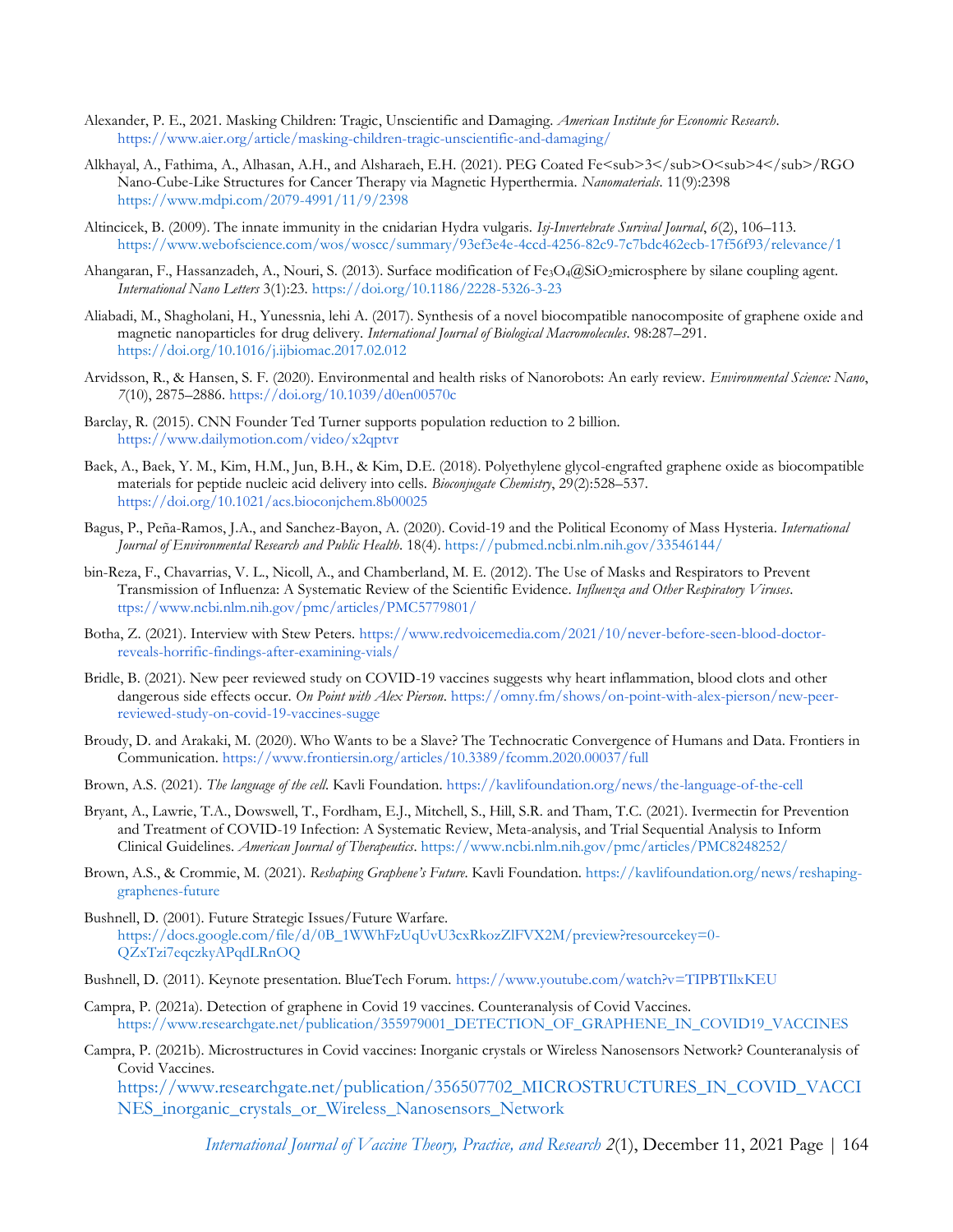- Cao, W., He, L., Cao, W., Huang, X., Jia, K., & Dai, J. (2020). Recent progress of graphene oxide as a potential vaccine carrier and adjuvant. *Acta biomaterialia*, 112, 14-28. <https://doi.org/10.1016/j.actbio.2020.06.009>
- Cassels, A. (2020). With the COVID-19 test, positivity doesn't mean infectious. *Focus on Victoria*. Retrieved from *FOCUS*[.](https://www.focusonvictoria.ca/issue-analysis/43/) <https://www.focusonvictoria.ca/issue-analysis/43/>
- Chakravarty, M., and Vora, A. (2021). Nanotechnology-based antiviral therapeutics. *Drug Delivery and Translational Research*. <https://link.springer.com/article/10.1007%2Fs13346-020-00818-0>
- Choi, C. Q. (2016). Magneto protein could help magnets control brain circuitry. Inside Science. <https://www.insidescience.org/news/magneto-protein-could-help-magnets-control-brain-circuitry>
- Chossudovsky, M. (2021). The WHO Confirms that the Covid-19 PCR Test is Flawed: Estimates of "Positive Cases" are Meaningless. The Lockdown Has No Scientific Basis. *Global Research*. [https://www.globalresearch.ca/nucleic-acid-testing](https://www.globalresearch.ca/nucleic-acid-testing-technologies-use-polymerase-chain-reaction-pcr-detection-sars-cov-2/5739959)[technologies-use-polymerase-chain-reaction-pcr-detection-sars-cov-2/5739959](https://www.globalresearch.ca/nucleic-acid-testing-technologies-use-polymerase-chain-reaction-pcr-detection-sars-cov-2/5739959)
- Chui, G. (2021). *A simple way to get complex semiconductors to assemble themselves*. SLAC National Accelerator Laboratory, Stanford University. [https://www6.slac.stanford.edu/news/2021-09-15-simple-way-get-complex-semiconductors-assemble](https://www6.slac.stanford.edu/news/2021-09-15-simple-way-get-complex-semiconductors-assemble-themselves.aspx)[themselves.aspx.](https://www6.slac.stanford.edu/news/2021-09-15-simple-way-get-complex-semiconductors-assemble-themselves.aspx)
- Contera, S., de la Serna, J.B., Tetley, T.D. (2020). Biotechnology, nanotechnology and medicine. *Emerging Topics in Life Science*. 4(6):551-554. <https://www.ncbi.nlm.nih.gov/pmc/articles/PMC7752048/>
- Cordaro, A., Neri, G., Sciortino, M.T., Scala, A., and Piperno, A. (2020). Graphene-Based Strategies in Liquid Biopsy and in Viral Diseases Diagnosis. *Nanomaterials*. 10(6):1014. <http://doi.org/10.3390/nano10061014>
- Cross, R. (2021). Without these lipid shells, there would be no mRNA vaccines for COVID-19. *Chemical & Engineering News*[.](https://cen.acs.org/pharmaceuticals/drug-delivery/Without-lipid-shells-mRNA-vaccines/99/i8?ref=search_results) [https://cen.acs.org/pharmaceuticals/drug-delivery/Without-lipid-shells-mRNA-vaccines/99/i8?ref=search\\_results](https://cen.acs.org/pharmaceuticals/drug-delivery/Without-lipid-shells-mRNA-vaccines/99/i8?ref=search_results)
- Davies, M., Stockton, B., and Moeck, F. (2019). How major banks turned a blind eye to the theft of billions of pounds of public money. *The Bureau of Investigative Journalism*. [https://www.thebureauinvestigates.com/stories/2019-05-07/how-major-banks](https://www.thebureauinvestigates.com/stories/2019-05-07/how-major-banks-turned-a-blind-eye-to-the-theft-of-billions-of-pounds-of-public-money)[turned-a-blind-eye-to-the-theft-of-billions-of-pounds-of-public-money](https://www.thebureauinvestigates.com/stories/2019-05-07/how-major-banks-turned-a-blind-eye-to-the-theft-of-billions-of-pounds-of-public-money)
- Davis. (2021). Model Organism: Hydra (Hydra vulgaris). College of Biological Sciences. University of California at Davis[.](https://biology.ucdavis.edu/research/model-organisms/hydra) <https://biology.ucdavis.edu/research/model-organisms/hydra>
- Delgado Martin, R. and Sevillano, J.L. (2021a). Official interim report of Pfizer's vaccination vial analysis explained by La Quinta Columna. La Quinta Columna. <https://www.orwell.city/2021/06/vaccination-vial-analysis-explained.html>
- Delgado Martin, R. (2021b). Interview with Michel Chossuodovsky. <https://www.bitchute.com/video/X03hChykU2kZ/>
- Di Pasquale, A., Priess, S., Da Silva, F.T., and Garçon, N. (2015). Vaccine adjuvants: From 1920 to 2015 and Beyond. *Vaccines*. 3(2):320-343. <https://www.mdpi.com/2076-393X/3/2/320>
- Doctors. (2021). The Dangers of Covid-19 Booster Shots and Vaccines: Boosting Blood Clots and Leaky Vessels. Doctors for Covid Ethics. [https://doctors4covidethics.org/wp-content/uploads/2021/10/Vaccine-immune-interactions-and-booster](https://doctors4covidethics.org/wp-content/uploads/2021/10/Vaccine-immune-interactions-and-booster-shots_Sep-2021.pdf)[shots\\_Sep-2021.pdf](https://doctors4covidethics.org/wp-content/uploads/2021/10/Vaccine-immune-interactions-and-booster-shots_Sep-2021.pdf)
- Dockterman, E. (2014). The Future of Birth Control: Remote Control Fertility. *Time*. [https://time.com/2963130/the-future-of](https://time.com/2963130/the-future-of-birth-control-remote-control-fertility/)[birth-control-remote-control-fertility/](https://time.com/2963130/the-future-of-birth-control-remote-control-fertility/)
- Donskyi, I. S., Nie, C., Ludwig, K., Trimpert, J., Ahmed, R., Quaas, E., Achazi, K., Radnik, J., Adeli, M., Haag, R., & Osterrieder, K. (2021). SARS‐COV‐2 inhibitors: Graphene sheets with defined dual functionalities for the strong SARS‐COV‐2 interactions (small 11/2021). *Nano, Micro Small*, 17(11), 2170046. <https://doi.org/10.1002/smll.202170046>
- Duan, G., Zhang, Y., Luan, B., Weber, J. K., Zhou, R.W., Yang, Z., Zhao, L., Xu, J., Luo, J., & Zhou, R. (2017). Grapheneinduced pore formation on cell membranes. *Scientific Reports*, 7(1). <https://doi.org/10.1038/srep42767>
- Ealy, H., McEvoy, M., Chong, D., Nowicki, J., Sava, M., Gupta, S., White, D., Jordan, J., Simon, D., and Anderson, P. (2020). Covid-19 Data Collection, Comorbidity & Federal Law: A Historical Retrospective. *Science, Public Health Policy, and the Law*. 2:4-22. <https://www.publichealthpolicyjournal.com/ethics-in-science-and-technololgy>
- Engelbrecht, T., and Demeter, K., (2020). Though the whole world relies on RT-PCR to 'diagnose' Sar-Cov-2 infection, the science is clear; they are not fit for purpose. Bulgarian Pathology Association. [https://bpa-pathology.com/covid19-pcr](https://bpa-pathology.com/covid19-pcr-tests-are-scientifically-meaningless/)[tests-are-scientifically-meaningless/](https://bpa-pathology.com/covid19-pcr-tests-are-scientifically-meaningless/)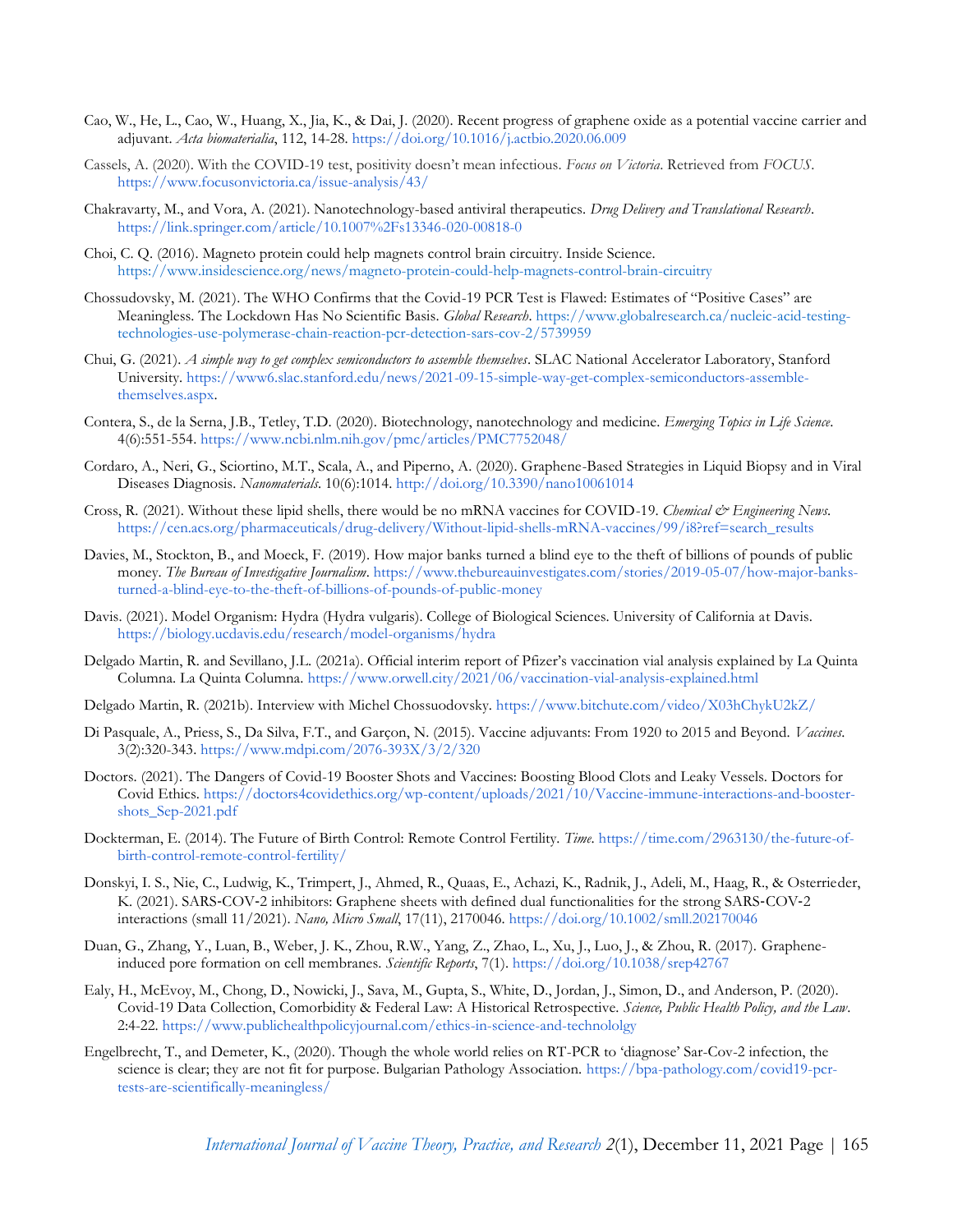- Evangelista, D., Tripathi, K. P., & Guarracino, M. R. (2016). An Atlas of annotations of Hydra vulgaris transcriptome. *BMC Bioinformatics*, 17, 360[. https://doi.org/10.1186/s12859-016-1172-9](https://doi.org/10.1186/s12859-016-1172-9)
- Fabbro, A., Scaini, D., León, V., Vázquez, E., Cellot, G., Privitera, G., Lombardi, L., Torrisi, F., Tomarchio, F., Bonaccorso, F., Bosi, S., Ferrari, A. C., Ballerini, L., & Prato, M. (2016). Graphene-based interfaces do not alter target nerve cells. *ACS Nano*, 10(1):615-623. <https://doi.org/10.1021/acsnano.5b05647>
- Feinberg, A. (2014). Bill Gates wants to turn your birth control with a remote. Gizmodo. [https://gizmodo.com/bill-gates-wants](https://gizmodo.com/bill-gates-wants-to-turn-your-birth-control-on-with-a-r-1601705087)[to-turn-your-birth-control-on-with-a-r-1601705087](https://gizmodo.com/bill-gates-wants-to-turn-your-birth-control-on-with-a-r-1601705087)
- FIAN (2019). Hundreds of civil society organizations worldwide denounce World Economic Forum's takeover of the UN. FIAN International. [https://www.fian.org/en/press-release/article/hundreds-of-civil-society-organizations-worldwide-denounce](https://www.fian.org/en/press-release/article/hundreds-of-civil-society-organizations-worldwide-denounce-world-economic-forums-takeover-of-the-un-2207)[world-economic-forums-takeover-of-the-un-2207](https://www.fian.org/en/press-release/article/hundreds-of-civil-society-organizations-worldwide-denounce-world-economic-forums-takeover-of-the-un-2207)
- Fleming, R.M. (2021). Is COVID-19 a Bioweapon? A Scientific and Forensic investigation. New York: Skyhorse. [https://books.google.co.jp/books/about/Is\\_COVID\\_19\\_a\\_Bioweapon.html?id=rm0zEAAAQBAJ&redir\\_esc=y](https://books.google.co.jp/books/about/Is_COVID_19_a_Bioweapon.html?id=rm0zEAAAQBAJ&redir_esc=y)
- Fishman, J.M. and Casarett, D. (2006). Mass media and medicine: when the most trusted media mislead. Mayo Clinic Proceedings. 81(3):291-3 [https://www.mayoclinicproceedings.org/article/S0025-6196\(11\)61454-7/pdf](https://www.mayoclinicproceedings.org/article/S0025-6196(11)61454-7/pdf)
- Frank. R. (2009). Billionaires Try to Shrink World's Population, Report Says. *The Wall Street Journal*[.](https://www.wsj.com/articles/BL-WHB-1322) <https://www.wsj.com/articles/BL-WHB-1322>
- Gant, J. (2020). Is there any science behind the two-metre social distancing rule…? Government adviser says guidelines on keeping apart were 'conjured out of nowhere'. *Mail Online*. [https://www.dailymail.co.uk/news/article-8256109/Social](https://www.dailymail.co.uk/news/article-8256109/Social-distancing-two-metres-apart-based-figure-says-government-adviser.html)[distancing-two-metres-apart-based-figure-says-government-adviser.html](https://www.dailymail.co.uk/news/article-8256109/Social-distancing-two-metres-apart-based-figure-says-government-adviser.html)
- Ganz, E., Ganz, A.B., Yang, L.M. and Dornfield, M. (2017). The Initial Stages of Melting of Graphene Between 4000 K and 6000 K. *Physical Chemistry Chemical Physics*. 19(5):3756-3762.<https://www.ncbi.nlm.nih.gov/pmc/articles/PMC5319407/>
- Gatti, A.M., Montanari, S. (2016). New Quality-Control Investigations on Vaccines: Micro- and Nanocontamination. *International Journal of Vaccines and Vaccination*. 4(1):00072. [https://medcraveonline.com/IJVV/new-quality-control-investigations-on](https://medcraveonline.com/IJVV/new-quality-control-investigations-on-vaccines-micro--and-nanocontamination.html)[vaccines-micro--and-nanocontamination.html](https://medcraveonline.com/IJVV/new-quality-control-investigations-on-vaccines-micro--and-nanocontamination.html) [DOI: 10.15406/ijvv.2017.04.00072](doi:%2010.15406/ijvv.2017.04.00072)
- Gatti, A.M. (2021). Nano-technology and nano-pathology. *Planet Lockdown*. <https://www.bitchute.com/video/svLGylthmgnr/>
- GAVI. Board members: The Rockefeller Foundation. <https://vaccinealliance.org/orgs/rock.html>
- GAVI (2020). Taking the long view on vaccine markets. <https://www.gavi.org/vaccineswork/taking-long-view-vaccine-markets>
- Gilbert, P. (1995). Globalist Tyranny, Freemasons and Zombies. Public lectur[e.](https://www.bitchute.com/video/0z1LJA5m8hib/) <https://www.bitchute.com/video/0z1LJA5m8hib/>
- Global Justice Now. (2021), Omicron variant made \$10 billion in a week for Top Moderna and Pfizer shareholders. [https://www.globaljustice.org.uk/news/omicron-variant-made-10-billion-in-a-week-for-top-moderna-and-pfizer](https://www.globaljustice.org.uk/news/omicron-variant-made-10-billion-in-a-week-for-top-moderna-and-pfizer-shareholders/)[shareholders/](https://www.globaljustice.org.uk/news/omicron-variant-made-10-billion-in-a-week-for-top-moderna-and-pfizer-shareholders/)
- Goertzel, B. (2012). The Singularity is coming. *Issues Magazine*. [http://www.issuesmagazine.com.au/article/issue-march-](http://www.issuesmagazine.com.au/article/issue-march-2012/singularity-coming.html)[2012/singularity-coming.html](http://www.issuesmagazine.com.au/article/issue-march-2012/singularity-coming.html)
- Harris, P., (2009). They're Called the 'Good Club' and They Want to Save the World. The Guardia[n.](https://www.theguardian.com/world/2009/may/31/new-york-billionaire-philanthropists) <https://www.theguardian.com/world/2009/may/31/new-york-billionaire-philanthropists>
- Harlow, J. and Chossudovsky, M. (2021). Secret May 2009 Meeting of the 'The Good Club' Billionaire Club to Curb Overpopulation. Lew Rockwell[.https://www.lewrockwell.com/2021/04/no\\_author/secret-may-2009-meeting-of-the-good](https://www.lewrockwell.com/2021/04/no_author/secret-may-2009-meeting-of-the-good-club-billionaire-club-in-bid-to-curb-overpopulation/)[club-billionaire-club-in-bid-to-curb-overpopulation/](https://www.lewrockwell.com/2021/04/no_author/secret-may-2009-meeting-of-the-good-club-billionaire-club-in-bid-to-curb-overpopulation/)
- He, F., Fan J., Ma, D., Zhang L., Leung C., Chan, H.L. (2010). The attachment of Fe3O4 nanoparticles to graphene oxide by covalent bonding. *Carbon*. <https://doi.org/10.1016/j.carbon.2010.04.052>
- Hern, W.M. (1993). Has the human species become a cancer on the planet? A theoretical view of population growth as a sign of pathology. *Current World Leaders*. 36(6):1,089-124. <https://pubmed.ncbi.nlm.nih.gov/12291996/>
- Hilton, S. (2021). Coronavirus Origins Special Investigation. *The Next Revolution*. Fox News[.](https://www.bitchute.com/video/tU5eC5DjbD5K/) <https://www.bitchute.com/video/tU5eC5DjbD5K/>
- Ho, M. W. (2003). Living with the Fluid Genome. London: Institute of Science in Society. <https://www.twn.my/title/fluid.htm>

*[International Journal of Vaccine Theory, Practice, and Research](https://ijvtpr.com/index.php/IJVTPR) 2*(1), December 11, 2021 Page | 166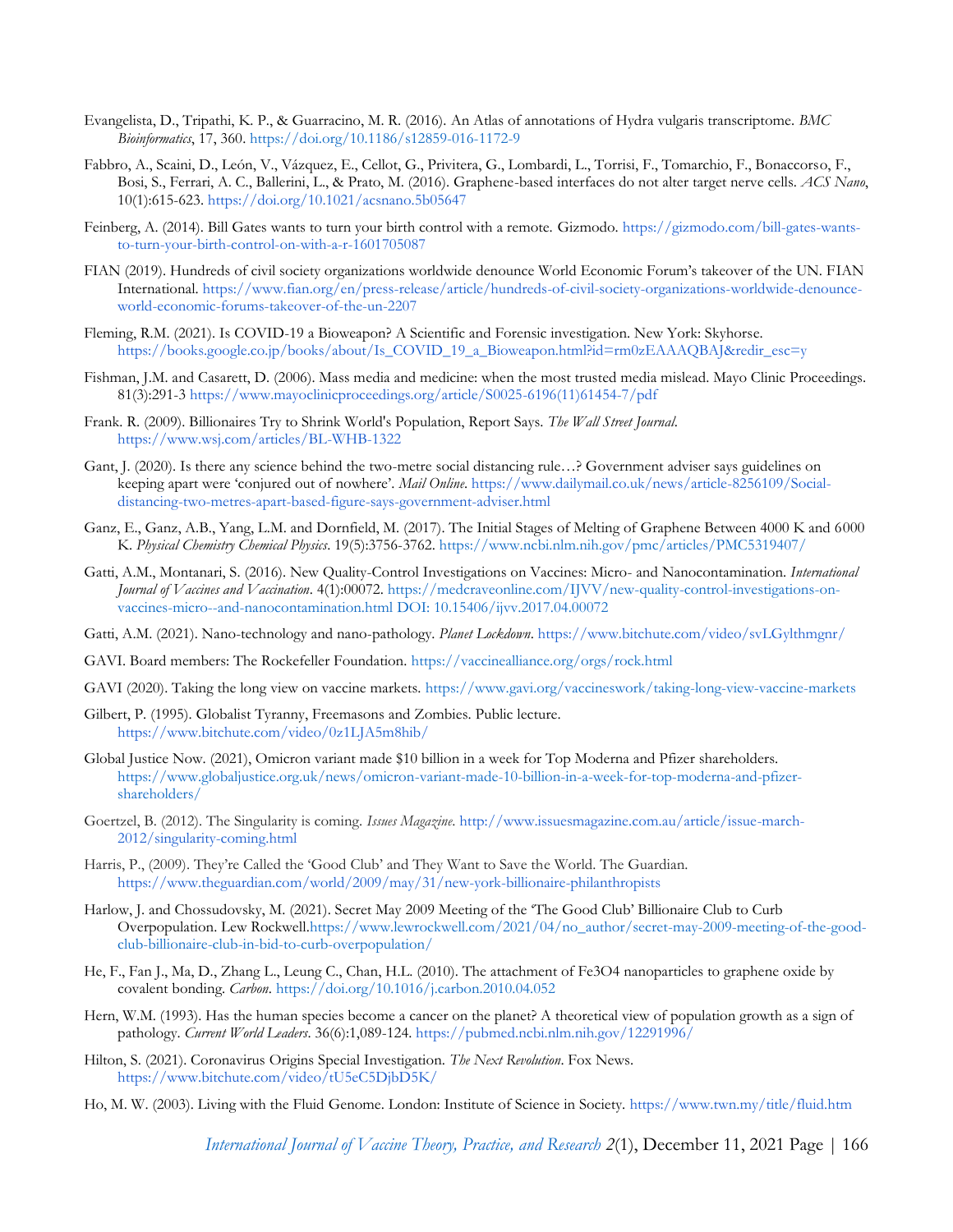- House. (2021). Baby Foods Are Tainted with Dangerous Levels of Arsenic, Lead, Cadmium, and Mercury. Subcommittee on Economic and Consumer Policy Committee on Oversight and Reform U.S. House of Representatives[.](https://oversight.house.gov/sites/democrats.oversight.house.gov/files/2021-02-04%20ECP%20Baby%20Food%20Staff%20Report.pdf) [https://oversight.house.gov/sites/democrats.oversight.house.gov/files/2021-02-](https://oversight.house.gov/sites/democrats.oversight.house.gov/files/2021-02-04%20ECP%20Baby%20Food%20Staff%20Report.pdf) [04%20ECP%20Baby%20Food%20Staff%20Report.pdf](https://oversight.house.gov/sites/democrats.oversight.house.gov/files/2021-02-04%20ECP%20Baby%20Food%20Staff%20Report.pdf)
- Jackson, N. A., Kester, K. E., Casimiro, D., Gurunathan, S., & DeRosa, F. (2020). The promise of mRNA vaccines: a biotech and industrial perspective. *NPJ Vaccines*, *5*(1), 1-6. <https://doi.org/10.1038/s41541-020-0159-8>
- Jaafar, R., Aherfi, S., Wurtz, N., Grimaldier, C., Hoang, V. T., Colson, P., Raoult, D., and La Scola, B. (2020). Correlation between 3790 qPCR positive samples and positive cell cultures including 1941 SARS-CoV-2 isolates. *Clinical Infectious Diseases*[.](https://academic.oup.com/cid/article/72/11/e921/5912603) <https://academic.oup.com/cid/article/72/11/e921/5912603>
- Joffe, A.R. (2021). COVID-19: Rethinking the Lockdown Groupthink. *Frontiers in Public Health*[.](https://www.frontiersin.org/articles/10.3389/fpubh.2021.625778/full) <https://www.frontiersin.org/articles/10.3389/fpubh.2021.625778/full>
- Johns Hopkins Bloomberg School of Public Health, World Economic Forum, & Bill and Melinda Gates Foundation. (2019, October 18). *Event 201, a pandemic exercise to illustrate preparedness efforts*.<https://centerforhealthsecurity.org/event201/>
- Kavli Foundation (2013). The Kavli Foundation and University Partners commit \$100 million to Brain Research. Kavli Institute for Brain Science. [https://www.kavli.cuimc.columbia.edu/news/kavli-foundation-and-university-partners-commit-100](https://www.kavli.cuimc.columbia.edu/news/kavli-foundation-and-university-partners-commit-100-million-brain-research) [million-brain-research](https://www.kavli.cuimc.columbia.edu/news/kavli-foundation-and-university-partners-commit-100-million-brain-research)
- Kavli foundation (2014). Brain Initiative Press Conference.<https://kavlifoundation.org/news/brain-initiative-press-conference>
- Kennedy, R. F., Jr. (2021). The Real Anthony Fauci: Bill Gates, Big Pharma, and the Global War on Democracy and Public Health. Skyhorse Publishing. [https://www.simonandschuster.com/books/Thimerosal-Let-the-Science-Speak/Robert-F-](https://www.simonandschuster.com/books/Thimerosal-Let-the-Science-Speak/Robert-F-Kennedy/9781632206015)[Kennedy/9781632206015](https://www.simonandschuster.com/books/Thimerosal-Let-the-Science-Speak/Robert-F-Kennedy/9781632206015)
- Kingston, K. (2021). Interview. Stew Peters. <https://www.bitchute.com/video/jav6SFyzWc9t/>
- Kobie, N. (2019). The complicated truth about China's social credit system. *Wired*. [https://www.wired.co.uk/article/china-social](https://www.wired.co.uk/article/china-social-credit-system-explained)[credit-system-explained](https://www.wired.co.uk/article/china-social-credit-system-explained)
- Kumar Raghav, P., & Mohanty, S. (2020). Are graphene and graphene-derived products capable of preventing COVID-19 infection? *Medical Hypotheses*, 144, 110031. <https://doi.org/10.1016/j.mehy.2020.110031>
- Kurzweil, R. (2015a). Humans will be hybrids by 2030. CNN Business. [https://money.cnn.com/2015/06/03/technology/ray](https://money.cnn.com/2015/06/03/technology/ray-kurzweil-predictions/index.html)[kurzweil-predictions/index.html](https://money.cnn.com/2015/06/03/technology/ray-kurzweil-predictions/index.html)
- Kurzweil, R. (2015b). Attendees React to Singularity University's Exponential Finance in 2015 in New York City. Singularity University Summits. <https://www.youtube.com/watch?v=Hdy-G1fqUqw>
- Lage, T., Rodrigues, R. O., Catarino, S., Gallo, J., Bañobre-López, M., & Minas, G. (2021). Graphene-based magnetic nanoparticles for theranostics: an overview for their potential in clinical application. *Nanomaterials*, *11*(5):1073-108[9.](https://doi.org/10.3390/nano11051073) <https://doi.org/10.3390/nano11051073>
- Latham, J. & Wilson, A. (2020). A Proposed Origin for SARS-CoV-2 and COVID-19 Pandemic. *Science Writings*[.](https://jonathanlatham.net/a-proposed-origin-for-sars-cov-2-and-the-covid-19-pandemic/) <https://jonathanlatham.net/a-proposed-origin-for-sars-cov-2-and-the-covid-19-pandemic/>
- Madej, C. (2021). Critically Thinking with Dr. T and Dr. P Episode 64 Spec Guests Dr. M and Dr. N Sept 30 2021[.](https://rumble.com/vn7gur-critically-thinking-with-dr.-t-and-dr.-p-episode-64-spec-guests-dr.-m-and-d.html) <https://rumble.com/vn7gur-critically-thinking-with-dr.-t-and-dr.-p-episode-64-spec-guests-dr.-m-and-d.html>
- Mahese, E. (2020). Covid-19: Mass testing is inaccurate and gives false sense of security, minister admits. *The British Medical Journal*[.](https://www.bmj.com/content/371/bmj.m4916) <https://www.bmj.com/content/371/bmj.m4916>
- Martins, N. R., Angelica, A., Chakravarthy, K., Svidinenko, Y., Boehm, F. J., Opris, I., Lebedev, M. A., Swan, M., Garan, S. A., Rosenfeld, J. V., Hogg, T., & Freitas, R. A. (2019). Human brain/cloud interface. *Frontiers in Neuroscience*, 1[3.](https://doi.org/10.3389/fnins.2019.00112) <https://doi.org/10.3389/fnins.2019.00112>
- McDowell, A.H. (2020). Human Capital Markets, Digital Identity, & the United Nations Sustainable Development Goals. *Wrench in the Gears*. [https://wrenchinthegears.com/2020/03/12/human-capital-markets-digital-identity-the-united-nations](https://wrenchinthegears.com/2020/03/12/human-capital-markets-digital-identity-the-united-nations-sustainable-development-goals/)[sustainable-development-goals/](https://wrenchinthegears.com/2020/03/12/human-capital-markets-digital-identity-the-united-nations-sustainable-development-goals/)
- Middleveen, M.J., Fessler, M.C., and Stricker, R.B. (2018). History of Morgellons disease: from delusion to definition. *Clinical, Cosmetic and Investigational Dermatology*. 11:71-90. <https://www.ncbi.nlm.nih.gov/pmc/articles/PMC5811176/>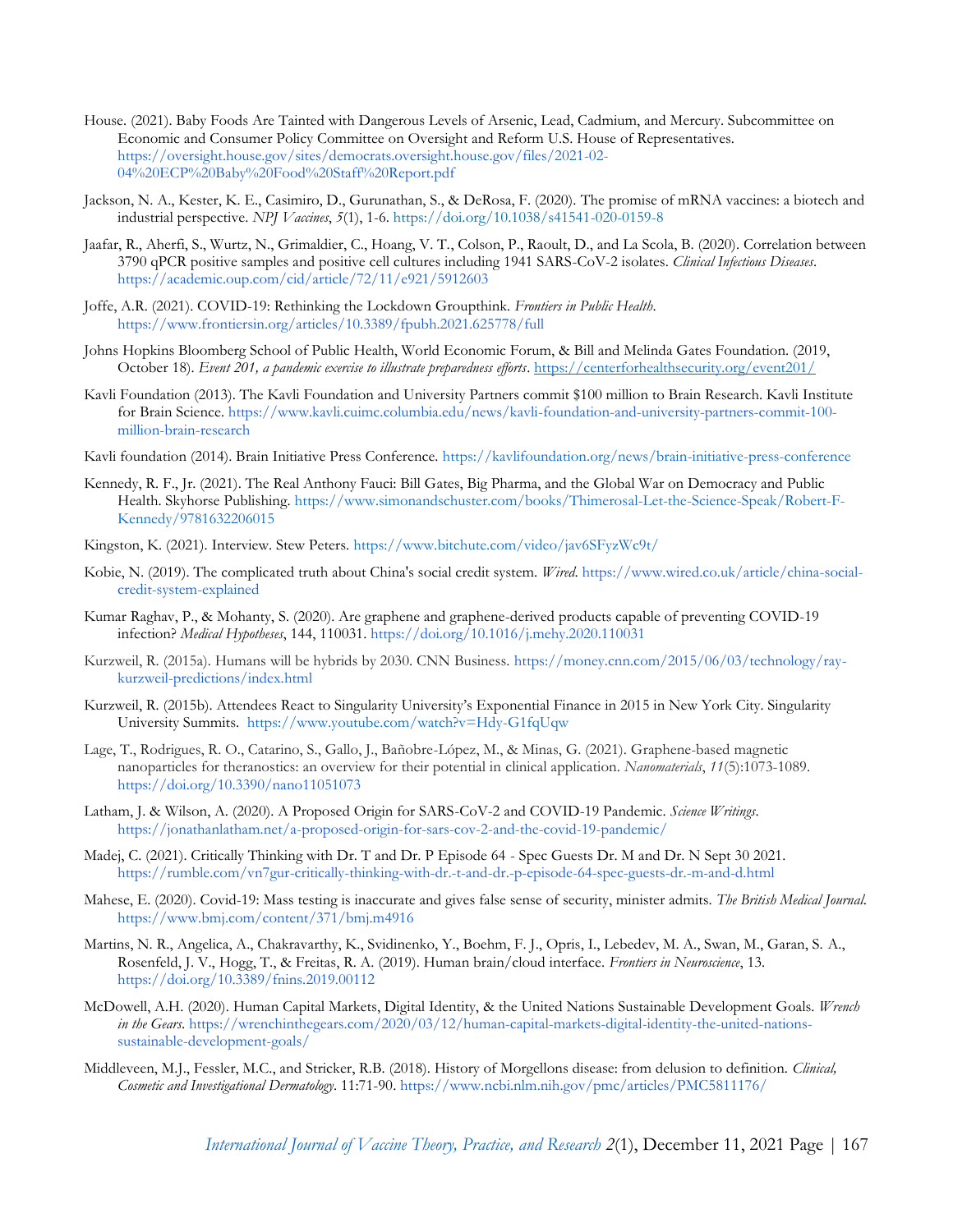- Milane, L., and Amiji, M. (2021). Clinical approval of nanotechnology-based SARS-CoV-2 mRNA vaccines: impact on translational nanomedicine. *Drug Delivery and Translational Research*. 11(4):1309-1315. <https://pubmed.ncbi.nlm.nih.gov/33512669/>
- Miltimore, J. (2020). Sweden's Top Infectious Disease Expert Says COVID-19 Lockdowns Are Not Based on Science. History Shows He Could Be Right. *Foundation for Economic Education*. [https://fee.org/articles/sweden-s-top-infectious-disease-expert](https://fee.org/articles/sweden-s-top-infectious-disease-expert-says-covid-19-lockdowns-are-not-based-on-science-history-shows-he-could-be-right/)[says-covid-19-lockdowns-are-not-based-on-science-history-shows-he-could-be-right/](https://fee.org/articles/sweden-s-top-infectious-disease-expert-says-covid-19-lockdowns-are-not-based-on-science-history-shows-he-could-be-right/)
- Merrick, J. (2021). NB Covid-19 Stats. [https://www.nbc19.info](https://www.nbc19.info/)
- Moderna. (2021). Moderna Announces First Participants Dosed in Phase 2/3 Study of COVID-19 Vaccine Candidate in Pediatric Population. <https://www.modernatx.com/mrna-technology/mrna-platform-enabling-drug-discovery-development>
- Oller, J. W. (2021a). Weaponized Pathogens and the SARS-CoV-2 Pandemic. *International Journal of Vaccine Theory, Practice, and Research*, *1*(2), 172–208.<https://ijvtpr.com/index.php/IJVTPR/article/view/16>
- Oller, J. W. (2021b). Buying and selling with the Mark of the Beast', *International Journal of Vaccine Theory, Practice and Research*. 1(2):318-364. <https://ijvtpr.com/index.php/IJVTPR/article/view/20/22>
- Open VAERS. (2021). VAERS COVID Vaccine Adverse Event Reports. <https://openvaers.com/covid-data>
- Palmer, M. (2020). The Dismal Science of COVID-19. *Internet Archive*. [https://archive.org/details/covid\\_notes/mode/2up](https://archive.org/details/covid_notes/mode/2up)
- Pan, H.-C., Fang, H.-Y., Li, S.-W., Liu, J.-H., Wang, Y., & Wang, A.-T. (2014). The complete mitochondrial genome of Hydra vulgaris (Hydroida: Hydridae). *Mitochondrial DNA*, *25*(6):418-419.<https://doi.org/10.3109/19401736.2013.809437>
- Pfeiffer, M.B. and Bonvie, L. (2021). Horse-Bleep: How 4 Calls on Animal Ivermectin Launched a False FDA-Media Attack on a Life-Saving Human Medicine. *Rescue*. <https://rescue.substack.com/p/horse-bleep-how-4-calls-on-animal>
- Playne, M. (2021). Have the jabbed been chipped? Shocking new evidence. *Not on the Beeb*. <https://www.notonthebeeb.co.uk/post/chipped>
- Popp, M., Stegemann, M., Metzendorf, M., Gould, S., Kranke, P., Meybohm, P., Skoetz, N., and Weibel, S. (2021). Ivermectin for preventing and treating COVID-19. *Cochrane Database of Systematic Reviews*. <https://pubmed.ncbi.nlm.nih.gov/34318930/>
- Raghav, P.K. and Mohanty, S. (2020). Are graphene and graphene-derived products capable of preventing COVID-19 infection? *Medical Hypotheses*. <https://www.ncbi.nlm.nih.gov/pmc/articles/PMC7313523/pdf/main.pdf>
- Regalado, A. (2021). Moderna believes it could update its coronavirus vaccine without a big new trial. *MIT Review*[.](https://www.technologyreview.com/2021/01/13/1016098/moderna-variant-coronavirus-vaccine-update/) <https://www.technologyreview.com/2021/01/13/1016098/moderna-variant-coronavirus-vaccine-update/>
- Rockefeller Foundation. Medicine in China. *The Rockefeller Foundation: A Digital History*. [https://rockfound.rockarch.org/china](https://rockfound.rockarch.org/china-medical-board)[medical-board](https://rockfound.rockarch.org/china-medical-board)
- Rockefeller Foundation (2010). Scenarios for the future of technology and international development. *Rockefeller Foundation and Global Business Network*. <https://www.nommeraadio.ee/meedia/pdf/RRS/Rockefeller%20Foundation.pdf>
- Rockefeller University. (2014). Rockefeller Neurobiology Lab is awarded first-round brain initiative gran[t.](https://www.rockefeller.edu/news/8772-rockefeller-neurobiology-lab-is-awarded-first-round-brain-initiative-grant/) <https://www.rockefeller.edu/news/8772-rockefeller-neurobiology-lab-is-awarded-first-round-brain-initiative-grant/>
- Rockefeller University. (2016). Using magnetic forces to control neurons, study finds the brain plays key role in glucose metabolism. [https://www.rockefeller.edu/news/11045-using-magnetic-forces-to-control-neurons-study-finds-the-brain](https://www.rockefeller.edu/news/11045-using-magnetic-forces-to-control-neurons-study-finds-the-brain-plays-key-role-in-glucose-metabolism/)[plays-key-role-in-glucose-metabolism/](https://www.rockefeller.edu/news/11045-using-magnetic-forces-to-control-neurons-study-finds-the-brain-plays-key-role-in-glucose-metabolism/)
- Rockefeller Foundation (2021). The Rockefeller Foundation launches action plan for increasing global Covid-19 vaccination efforts. [https://www.rockefellerfoundation.org/news/the-rockefeller-foundation-launches-action-plan-for-global-covid-19](https://www.rockefellerfoundation.org/news/the-rockefeller-foundation-launches-action-plan-for-global-covid-19-vaccination-efforts/) [vaccination-efforts/](https://www.rockefellerfoundation.org/news/the-rockefeller-foundation-launches-action-plan-for-global-covid-19-vaccination-efforts/)
- Sahota, N. (2018). Human 2.0 Is Coming Faster Than You Think. Will You Evolve With The Times? Forbes.
- [https://www.forbes.com/sites/cognitiveworld/2018/10/01/human-2-0-is-coming-faster-than-you-think-will-you-evolve-with](https://www.forbes.com/sites/cognitiveworld/2018/10/01/human-2-0-is-coming-faster-than-you-think-will-you-evolve-with-the-times/?sh=ae9d00e4284f)[the-times/?sh=ae9d00e4284f](https://www.forbes.com/sites/cognitiveworld/2018/10/01/human-2-0-is-coming-faster-than-you-think-will-you-evolve-with-the-times/?sh=ae9d00e4284f)
- Santin, A.D., Scheim, D.E., McCullough, P.A., Yagisawa, M. and Borody, T.J. (2021).Ivermectin: a multifaceted drug of Nobel prize-honoured distinction with indicated efficacy against a new global scourge, COVID-19. *New Microbes New Infections*[.](https://pubmed.ncbi.nlm.nih.gov/34466270/) <https://pubmed.ncbi.nlm.nih.gov/34466270/>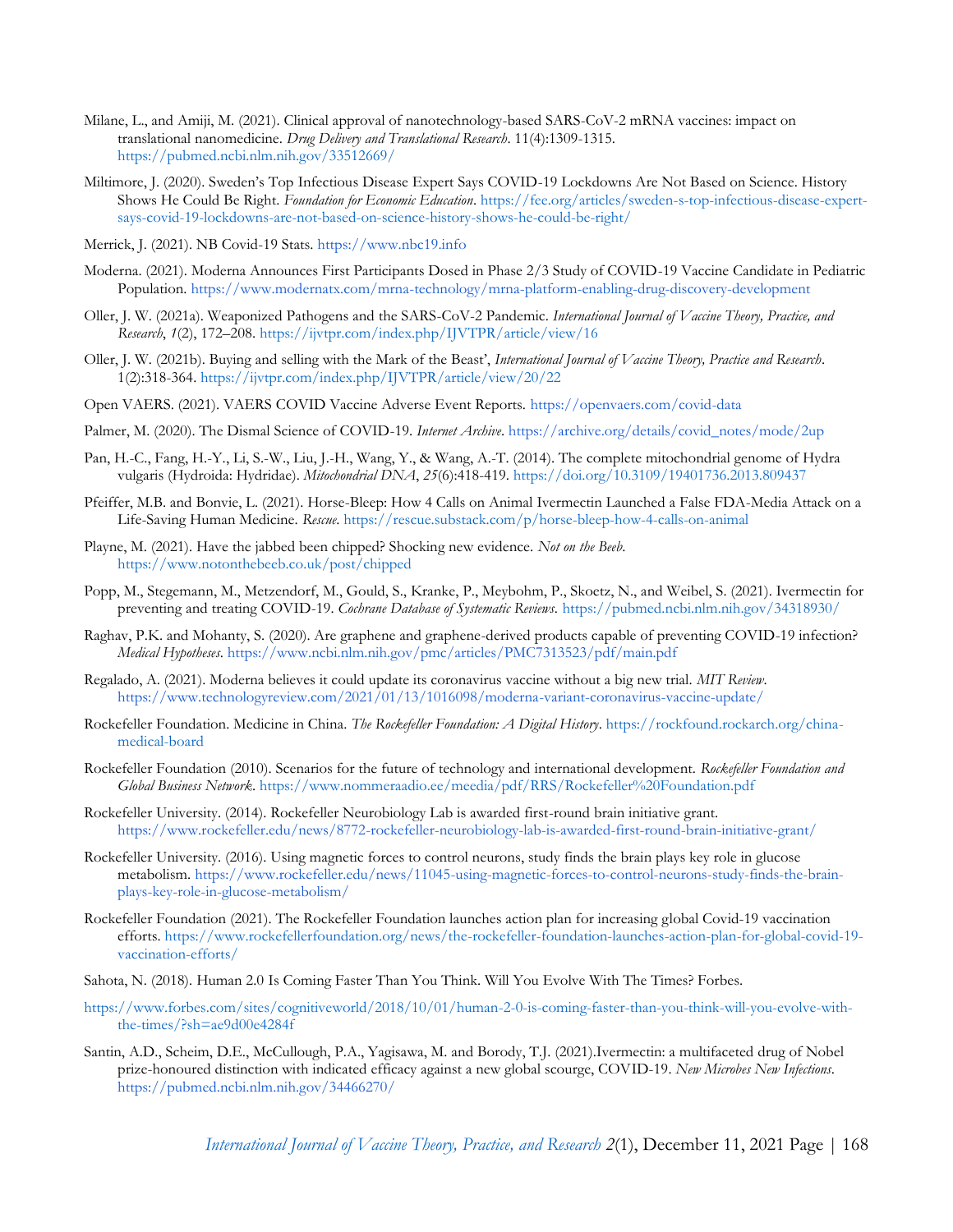Schwab, K. (2015). Klaus Schwab interview. Charlie Rose. <https://charlierose.com/guests/6195>

- Schorr, I. (2021). Remembering Those Journalists Who Helped Cover for Anthony Fauci's 'Gain-of-Function' Misdirection. *National Review*. [https://www.nationalreview.com/news/remembering-those-journalists-who-helped-cover-for-anthony](https://www.nationalreview.com/news/remembering-those-journalists-who-helped-cover-for-anthony-faucis-gain-of-function-misdirection/)[faucis-gain-of-function-misdirection/](https://www.nationalreview.com/news/remembering-those-journalists-who-helped-cover-for-anthony-faucis-gain-of-function-misdirection/)
- Schwab, K. (2020). Revolution will lead to a fusion of our physical, digital and biological identity. Il Teatro della Politica[.](https://www.youtube.com/watch?v=t1SpC3B1KyM) <https://www.youtube.com/watch?v=t1SpC3B1KyM>
- Scudellari, M. (2021). DARPA funds ambitious brain-machine interface program. *IEEE Spectrum*. <https://spectrum.ieee.org/darpa-funds-ambitious-neurotech-program>
- Seneff, S., and Nigh, G. (2021). Worse Than the Disease? Reviewing Some Possible Unintended Consequences of the mRNA Vaccines Against COVID-19. *International Journal of Vaccine Theory, Practice, and Research*[.](https://ijvtpr.com/index.php/IJVTPR/article/view/23) <https://ijvtpr.com/index.php/IJVTPR/article/view/23>
- Shaw, C. (2021). Dispatches from the Vaccine Wars: Fighting for Human Freedom During the Great Reset. 2021. New York: Skyhorse.<https://www.skyhorsepublishing.com/9781510758506/dispatches-from-the-vaccine-wars/>
- Shen, H., Liu, M., He, H., Zhang, L., Huang, J., Chong, Y., Dai, J., & Zhang, Z. (2012). Pegylated graphene oxide-mediated protein delivery for cell function regulation. *ACS Applied Materials & Interfaces*, *4*(11):6317–632[3.](https://doi.org/10.1021/am3019367) <https://doi.org/10.1021/am3019367>
- Singh, V., Batoo, K. M., & Singh, M. (2021). Fabrication of chitosan-coated mixed spinel ferrite integrated with graphene oxide (GO) for magnetic extraction of viral RNA for potential detection of SARS-COV-2. [https://doi.org/10.21203/rs.3.rs-](https://doi.org/10.21203/rs.3.rs-828045/v1) $828045/v1$
- Skelding, C. (2021, June 5). Fauci email dump includes 'sick' March Madness-style virus bracket. *New York Post*. <https://nypost.com/2021/06/05/fauci-files-include-sick-march-madness-style-virus-bracket/>
- Srivastava, A. K., Dwivedi, N., Dhand, C., Khan, R., Sathish, N., Gupta, M. K., Kumar, R., & Kumar, S. (2020). Potential of graphene-based materials to combat COVID-19: properties, perspectives, and prospects. *Materials today. Chemistry*, *18,* 100385. <https://doi.org/10.1016/j.mtchem.2020.100385>
- Stanley, S. A., Kelly, L., Latcha, K. N., Schmidt, S. F., Yu, X., Nectow, A. R., Sauer, J., Dyke, J. P., Dordick, J. S., & Friedman, J. M. (2016). Bidirectional electromagnetic control of the hypothalamus regulates feeding and metabolism. *Nature*, 531(7596): 647-650. <https://doi.org/10.1038/nature17183>
- Stephens, T. (2020). UC Santa Cruz leads collaboration to speed wound healing with a novel smart bandage. *UC Santa Cruz New[s.](https://news.ucsc.edu/2020/02/wound-healing.html)* <https://news.ucsc.edu/2020/02/wound-healing.html>
- Surkova, E., Nikolayevskyy, V., and Drobniewski, F. (2020). False-positive COVID-19 results: Hidden problems and costs. *The Lancet*. [https://www.thelancet.com/journals/lanres/article/PIIS2213-2600\(20\)30453-7/fulltext](https://www.thelancet.com/journals/lanres/article/PIIS2213-2600(20)30453-7/fulltext)
- Stem (2021). StemExpress. Online: [https://stemexpress.com/tissue-order-form/T](https://stemexpress.com/tissue-order-form)aylor, I. (2021). The injectable nanosensor that will one day read your thoughts. *BBC Science Focus Magazine*. [https://www.sciencefocus.com/news/the-injectable](https://www.sciencefocus.com/news/the-injectable-nanosensor-that-will-one-day-read-your-thoughts/)[nanosensor-that-will-one-day-read-your-thoughts/](https://www.sciencefocus.com/news/the-injectable-nanosensor-that-will-one-day-read-your-thoughts/)
- Tian, B., Wang, C., Zhang, S., Feng, L., & Liu, Z. (2011). Photothermally enhanced photodynamic therapy delivered by nanographene oxide. *ACS Nano*, *5*(9):7000-7009. <https://doi.org/10.1021/nn201560b>
- Tian, B., Han, Y., Fock, J., Strömberg, M., Leifer, K., & Hansen, M. F. (2019). Self-assembled magnetic nanoparticle–graphene oxide Nanotag for optomagnetic detection of DNA. *ACS Applied Nano Materials*, 2(3):1683–1690[.](https://doi.org/10.1021/acsanm.9b00127) <https://doi.org/10.1021/acsanm.9b00127>
- Trevors, J.T. and Saier Jr., M.H. (2011). Thermodynamic perspectives on genetic instructions, the laws of biology, diseased states and human population control. *Comptes Rendus Biologies*. 334(1):1-[5.](https://www.ncbi.nlm.nih.gov/pmc/articles/PMC4092032/) <https://www.ncbi.nlm.nih.gov/pmc/articles/PMC4092032/>
- Unal, M. A., Bayrakdar, F., Nazir, H., Besbinar, O., Gurcan, C., Lozano, N., ... & Yilmazer, A. (2021). Graphene Oxide Nanosheets Interact and Interfere with SARS‐CoV‐2 Surface Proteins and Cell Receptors to Inhibit Infectivity. *Small*, 2101483.<https://doi.org/10.1002/smll.202101483>
- University of Cambridge. (2016). Graphene shown to safely interact with neurons in the brain[.](https://www.cam.ac.uk/research/news/graphene-shown-to-safely-interact-with-neurons-in-the-brain) <https://www.cam.ac.uk/research/news/graphene-shown-to-safely-interact-with-neurons-in-the-brain>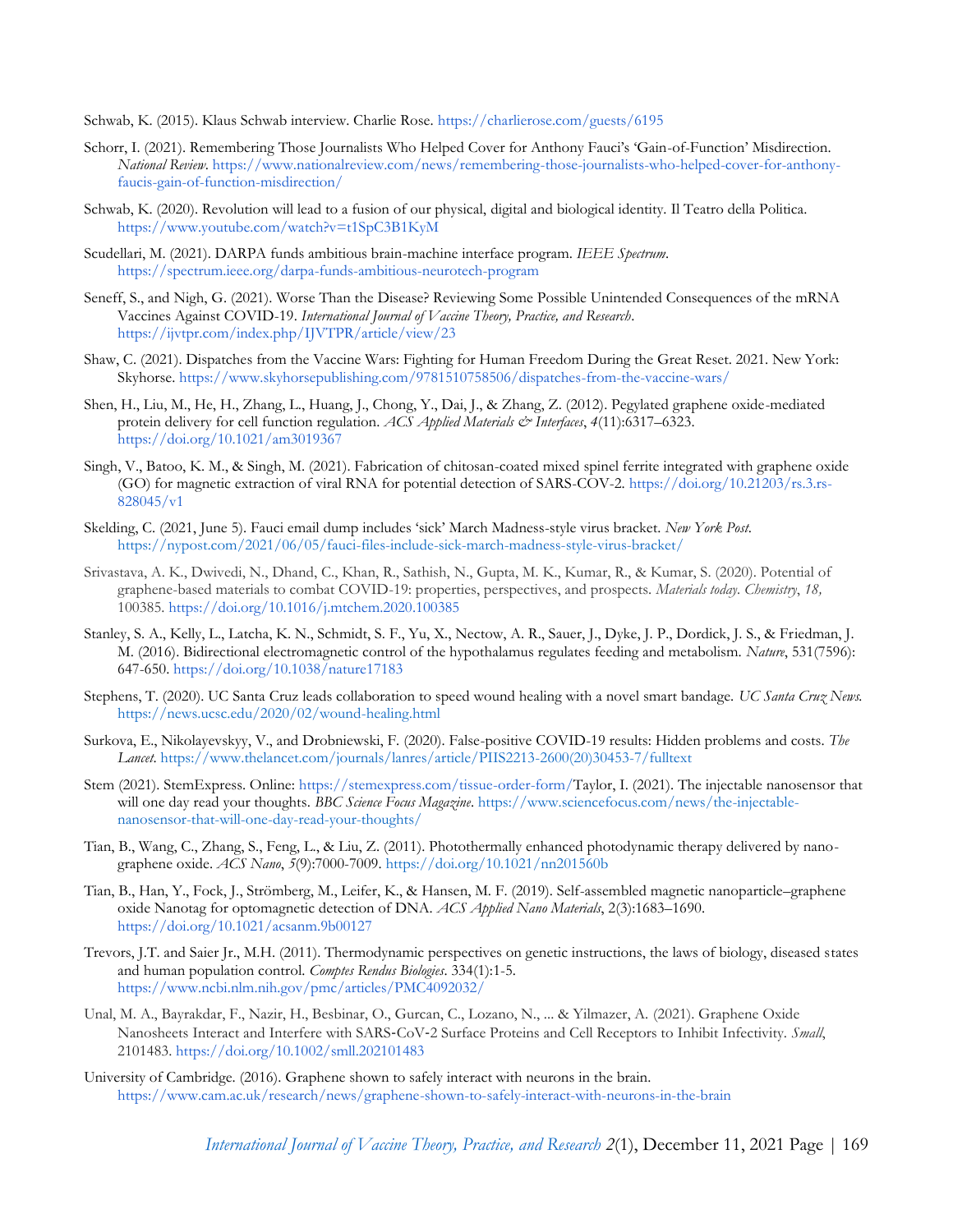- Webb, W. (2020). Operation warp speed is using a CIA-linked contractor to keep covid-19 vaccine contracts secret. *Unlimited Hangout*. <https://unlimitedhangout.com/2020/10/investigative-reports/operation-warp-speed/>
- Webb, W., & Corbett, J. (2021). China, wall street and the new global economy with James Corbett. *Unlimited Hangout*. <https://unlimitedhangout.com/2021/10/podcasts/china-wall-street-and-the-new-global-economy-with-james-corbett/>
- WEF (2021). The Global Risks Report 16th Edition. World Economic Forum. [https://www.weforum.org/reports/the-global](https://www.weforum.org/reports/the-global-risks-report-2021)[risks-report-2021](https://www.weforum.org/reports/the-global-risks-report-2021)
- Wheeler, M. A., Smith, C. J., Ottolini, M., Barker, N. S., Purohit, A.M., Grippo, R. M., Gaykema, R. P., Spano, A. J., Beenhakker,
- M. P., Kucenas, S., Patel, M. K., Deppmann, C. D., and Güler, A. D. (2016. Genetically targeted magnetic control of the nervous system. *Nature Neuroscience* 19:756–76[1 https://doi.org/10.1038/nn.4265](https://doi.org/10.1038/nn.4265)
- White, E. (2021, June 30). *Model Organism: Hydra (Hydra vulgaris)*. College of Biological Sciences. <https://biology.ucdavis.edu/research/model-organisms/hydra>
- World Health Organization (2021). Digital documentation of COVID-19 certificates: Vaccination status technical specifications and implementation guidance. [https://www.who.int/publications/i/item/WHO-2019-nCoV-Digital\\_certificates](https://www.who.int/publications/i/item/WHO-2019-nCoV-Digital_certificates-vaccination-2021.1)[vaccination-2021.1](https://www.who.int/publications/i/item/WHO-2019-nCoV-Digital_certificates-vaccination-2021.1)
- Xiong, H., Guo, Z., Zhang, W., Zhong, H., Liu, S., & Ji, Y. (2014). Redox-responsive biodegradable pegylated nanographene oxide for efficient chemo-photothermal therapy: A comparative study with non-biodegradable pegylated nanographene oxide. *Journal of Photochemistry and Photobiology B: Biology*, *138*:191–201. <https://doi.org/10.1016/j.jphotobiol.2014.05.023>
- Yang X, Zhang X, Ma Y, Huang Y, Wang Y, Chen Y (2009). Superparamagnetic graphene oxide–[Fe3O4 nanoparticles hybrid for](https://pubs.rsc.org/en/content/articlelanding/2009/jm/b821416f)  controlled targeted drug carriers. *Journal of Material Chemistry* 19(18):2710–2714. <https://pubs.rsc.org/en/content/articlelanding/2009/jm/b821416f>
- Yang, K., Feng, L., Shi, X., & Liu, Z. (2013). Nano-graphene in biomedicine: Theranostic Applications. *Chem. Soc. Rev.*, *42*(2), 530–547. <https://doi.org/10.1039/c2cs35342c>
- Yellow Card. (2021). Covid-19 Vaccine Analysis Overview. *UK Column News*. [https://yellowcard.ukcolumn.org/yellow-card](https://yellowcard.ukcolumn.org/yellow-card-reports)[reports](https://yellowcard.ukcolumn.org/yellow-card-reports)
- Yan, Li-Meng; Kang, Shu; Hu, Shanchang (2020a). Unusual Features of the SARS-CoV-2 Genome Suggesting Sophisticated Laboratory Modification Rather Than Natural Evolution and Delineation of Its Probable Synthetic Route. *Zenodo*[.](https://zenodo.org/record/4028830#.YWKtfC-cbOQ) <https://zenodo.org/record/4028830#.YWKtfC-cbOQ>
- Yan, Li-Meng; Kang, Shu; Hu, Shanchang (2020b). SARS-CoV-2 Is an Unrestricted Bioweapon: A Truth Revealed through Uncovering a Large-Scale, Organized Scientific Fraud. *Zenodo*. <https://zenodo.org/record/4073131#.YWKyLC-cbOQ>
- Yan, L.-M., Kang, S., Guan, J., & Hu, S. (2020c). Unusual Features of the SARS-CoV-2 Genome Suggesting Sophisticated Laboratory Modification Rather Than Natural Evolution and Delineation of Its Probable Synthetic Route 26. [https://doi.org/DOI: 10.5281/zenodo.4028829](https://doi.org/DOI:%2010.5281/zenodo.4028829)
- Yan, L.-M., Kang, S., & Hu, S. (2021). The Wuhan Laboratory Origin of SARS-CoV-2 and the Validity of the Yan Reports Are Further Proved by the Failure of Two Uninvited "Peer Reviews" Opening Statement. 70. <https://doi.org/10.5281/zenodo.4650821>